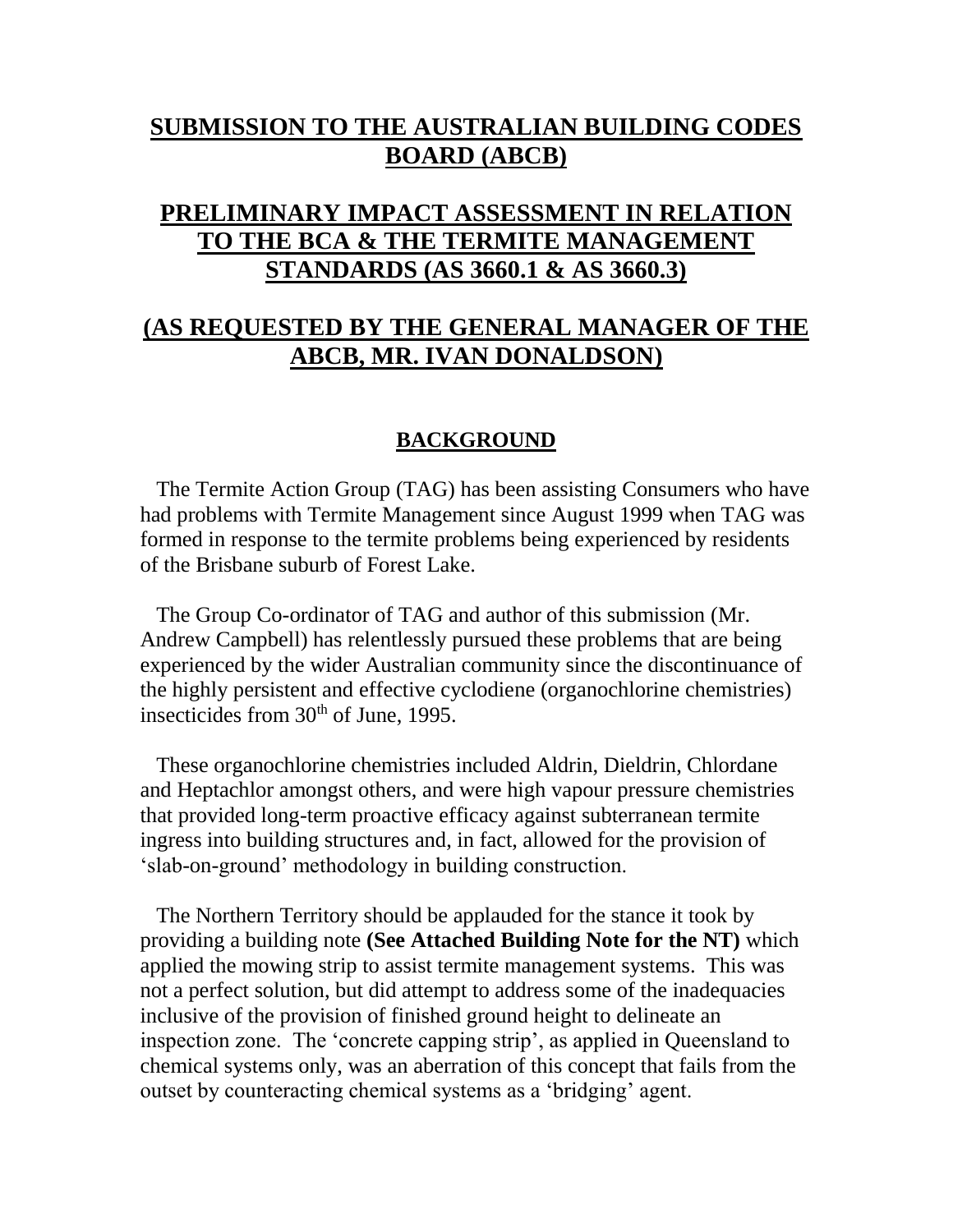The discontinuance of the low-cost effective organochlorine chemistries was ill-considered in relation to a replacement technology that could achieve a similar degree of termite management. The organophosphate chemistry (Chlorpyrifos) and synthetic pyrethroid chemistry (Bifenthrin) replacements for organochlorine chemistries were low vapour pressure alternatives that were not nearly as persistent or effective chemical termiticides as their high vapour pressure predecessors.

 Application rates for these replacement technologies have failed for a multitude of reasons that include, but are not limited to, inconsistent applications with regular occurrences of both under-spraying and overspraying of these chemical replacements. These commonplace practises have caused many soil-borne termiticide treatments to be proven totally ineffective as termite management systems.

 The application of termiticides through reticulation systems has also provided less than satisfactory applications that generally fail to perform to an appropriate level. The 'Christmas Tree' effect, along with 'stripping' of the active constituent, and the many documented problems that relate to alkalinity, microbial activity, sunlight, moisture retention, moisture depletion, soil movement, etc. all relate to the failings of these systems.

 The Australian Pesticide & Veterinary Medicines Authority (APVMA), when it was previously known as the National Registration Authority (NRA), put in place a user agreement system that was supposed to audit the movement and placement of termiticides used in pre-construction termite management, and act as a means of 'checks and balances' on chemical termiticides. The APVMA responsibility continued up until termiticides were purchased and passed over the counter at a retail outlet where State authorities then had the continuing responsibility for the termiticides and the subsequent applications thereof.

 This means of audit was broadly understood to be the "User Agreement Returns System" which, despite a wealth of evidence as to the total demise of the system, continues to exist with few, if any, returns being furnished by participants. The APVMA continue to advise that this system of audit remains in place despite the abundance of evidence to the contrary that clearly demonstrates this is most certainly not the case. This system, has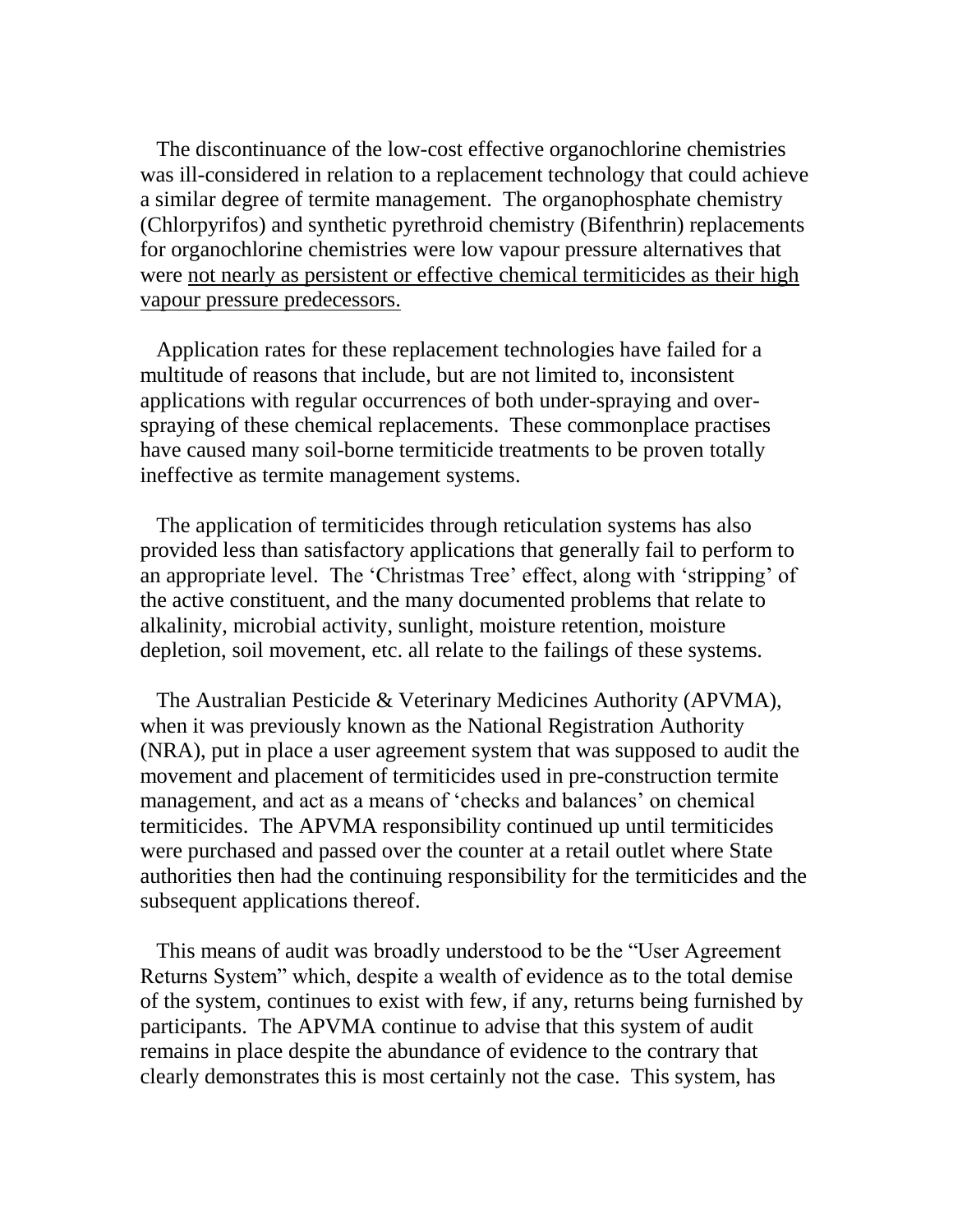indeed, comprehensively failed as a means of providing a 'checks and balances' audit of chemical termiticide use.

 What provides further testament to this situation is the rapid growth of the post-construction area of the termite management industry which is presently burgeoning at unprecedented rates. The abject failure of a multitude of pre-construction methodologies that were promoted as 'termite protection', but were unable to provide any real defence against termites, continues to fuel this growing problem. The degree of failures is also recorded by current affairs programs on television and newspaper articles that have recorded the multitude of problems that homeowners have experienced in relation to termites.

 The documentation of these problems has required that the author of this document travel extensively throughout Australia so as to study and review construction methodology, termite entomology and the many varied forms of management systems and products utilised throughout Australia and the world. It has also required the author of this document to have a full understanding of the regulatory processes, testing protocols and the many and varied aspects of a multitude of institutions, authorities and government agencies involved in construction and termite management.

 The Australian Environmental Pest Managers' Association (AEPMA), in recognising the qualifications of the author, subsequently engaged TAG to evaluate many of the termite management products and systems in the market place. This study exposed several major deficiencies in the methodologies that were employed in the market place and also clearly demonstrated that the Standard (AS 3660.1 & AS 3660.3) by which these products were evaluated was flawed from the outset.

 In January 2007, TAG provided the ABCB with a "Proposal For Change" (PFC) document and subsequently presented a power-point presentation to the ABCB National Technical Summit in Hahndorf South Australia on matters of concern relating to key elements of the PFC document. **(See Attached PFC Document)**

 It should be noted that the power-point presentation provided to the ABCB National Technical Summit was extremely controversial and addressed several major issues that related to the current regulatory and policy settings of both the BCA and the relevant Standards. There were absolutely no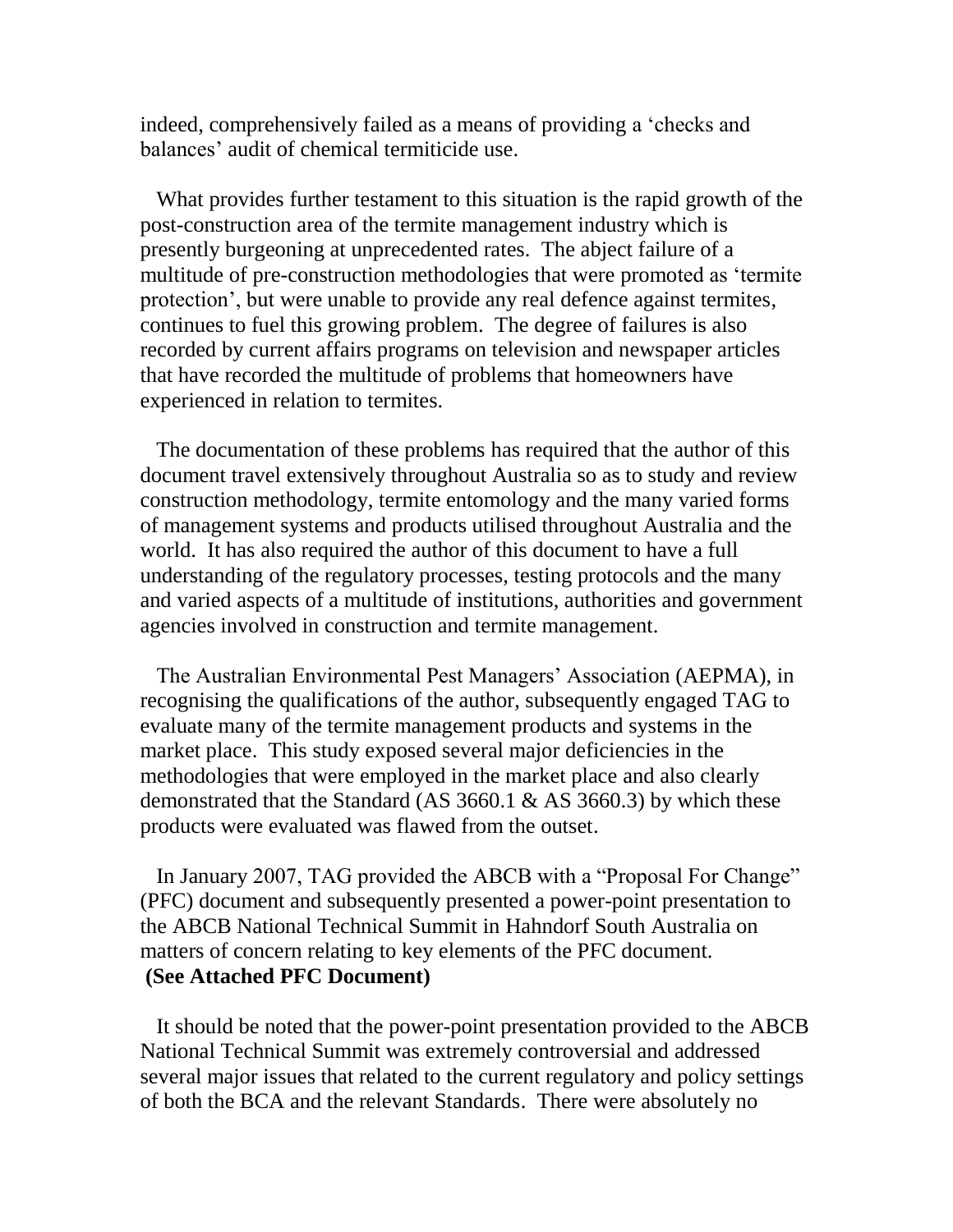questions from the floor, and the contents of the "PFC" remain unchallenged despite the gravity of the issues therein. The written advice provided by the ABCB was that TAG should approach Standards Australia on these matters, this being despite the inalienable fact that several matters raised in the "PFC" pertained directly to provisions in the Building Code of Australia (BCA).

# **(See Attached ABCB Letter)**

 The major problem is that no termite management system currently used in the preconstruction market is capable of providing a satisfactory level of protection that would be able to provide any comfort to an Australian Homeowner. Furthermore, hundreds of thousands of Australian homes are entirely at risk because of misleading representations have been made that understate the 'level of risk', whilst overstating the level of 'protection' provided by many of these products and systems. Many systems and products that function as termite monitoring systems are improperly represented to the Australian homeowner as being termite barriers.

 This concern is highlighted by the figures provided by the Archicentre in relation to a five year cyclical period which assesses the current postconstruction termite management problem as costing Australian home owners \$910,000,000-00 per annum in treatment and repairs. I am advised by Archicentre that these figures are currently under review and that there is a significant increase that will be noted in their latest assessment. **(See Attached Archicentre Document)**

 This figure will continue to increase despite many government agencies such as the Dept. of Fair Trading in NSW and Victoria, and also the Building Services Authority in Queensland, refusing to accept the validity of these studies. There appears to be an unhelpful attitude amongst these bureaucracies in covering up the extent of the problem. The reality is that the Archicentre's figures are extremely conservative and clearly understate the true nature of the real problem. A pest management company with branches throughout Queensland advises that their technicians have treated more than 30,000 homes in that state alone over the previous twelve months.

 It should be clearly noted from the outset that the author of this document is permanently restrained from making any representations in relation to Termimesh. Therefore, absolutely no comment is made within this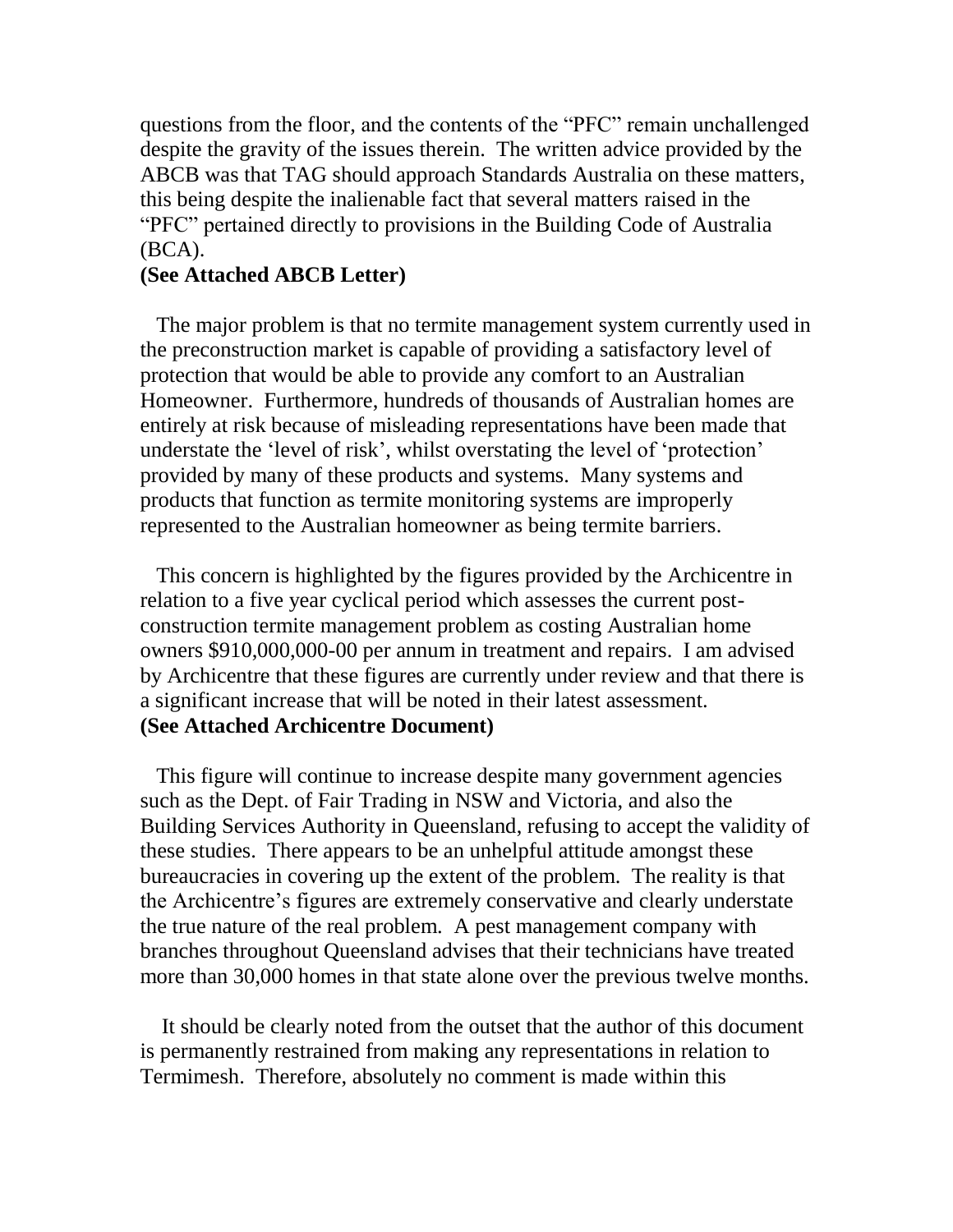document that either expressly or impliedly relates to the Termimesh product in compliance with that Federal Court Order. **(See Attached Federal Court Minute of Consent Orders)**

### **Chemical Termite Management Systems (CTMS)**

 A CTMS is defined as a chemically impregnated soil medium externally adjacent to the exterior walls of a building and underneath a building so as to create a chemical treatment zone that either repels termite activity or chemically affects/kills termites that pass into these treated zones. The purpose of a CTMS is to kill, repel or chemically affect termites that attempt to gain access into a structure. The means by which the chemical acts is determined by the active constituent therein.

 A CTMS is designed to deny termite access or ingress to a structure by chemically affecting the soil beneath a concrete slab and creating a chemically impregnated soil moat around the perimeter of a structure thereby denying termite access/ingress. This methodology is designed to prevent termites having access/ingress either onto or into the structure without dying, or being chemically effected in the attempt thereof.

 The application of chemical termiticides has been a uniquely corrupt area of termite management where the preconstruction area of the industry has been largely maligned and condemned by the post-construction area of the termite management industry as being unethical and immoral. **(See Attached QBT Findings on Pearson & Guardian)**

 The unscrupulous deeds of almost the entire preconstruction area of the pest management industry are well documented in this abovementioned attached document and shows that entire preconstruction chemical termiticide treatments were often performed at costs that were less than the wholesale price of the chemical termiticide required to perform the treatment in accordance with the provisions of the Standard.

 These practises were ingrained and systemic to such a degree that ethical, reputable termite technicians deserted the preconstruction market in droves rather than unscrupulously perform under-applications of chemical termiticide treatments. This circumstance is widely recognised throughout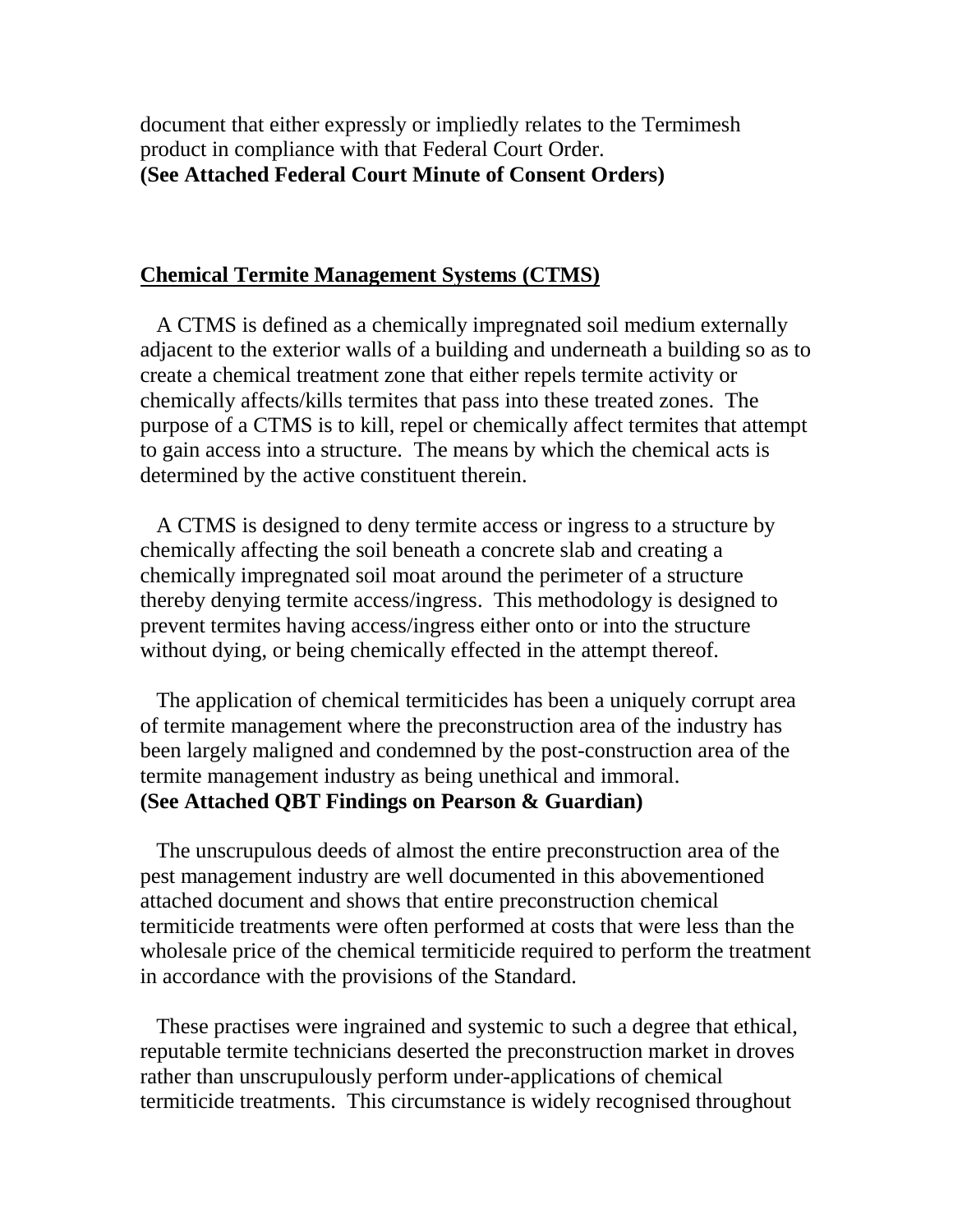the pest management industry as categorical fact and is widely evidenced by the supplied references in the QBT Findings document. **(See Attached Cross Reference Document)**

 The introduction of the less persistent termiticides, after the phasing out of the highly effective and extremely persistent Organochlorine chemistries in June of 1995 was to create a massive dilemma in preconstruction termite management. Organochlorines had been under-applied by preconstruction termite technicians and still achieved reasonable results, whilst the newer more fragile chemistries that were introduced to replace the persistent organochlorine chemistries were unable to achieve the same results at the appropriate rates.

 Under-applications of the new introduced chemistries with low vapour pressure failed dismally and the multiple experiences suffered by residents in the suburb of Forest Lake in Brisbane was testament to that situation. The situation was further exacerbated by the authorities turning a blind eye to most of these practises and TAG gained an affidavit to provide a basis for the Queensland Building Tribunal (QBT) to pursue a case against Guardian Pest & Weed Control Services Pty. Ltd. (Guardian) and the principal of Guardian. The situation described in the QBT documentation was a simply a microcosm of what was occurring throughout the chemical termiticide application pre-construction industry in Australia.

 Guardian was a major contributor to this problem in South East Queensland, but was only one such fraudulent operator in the systemically corrupt area of the application of pre-construction chemical termiticide treatments. The principal of Guardian was later to advise the QBT that he was quite familiar with the Australian Standards because of his ongoing role on the Technical Committee of H.I.A. Queensland for many years. This is referenced in the attached cross reference document.

Guardian contracted to provide pre-construction chemical termiticide treatments for many of the HIA members, several of which were major project home builders, over a period of many years. The principal of Guardian advised the QBT that he was being undercut on price by many other fraudulent operators in the pre-construction market. This situation was occurring throughout all areas of mainland Australia.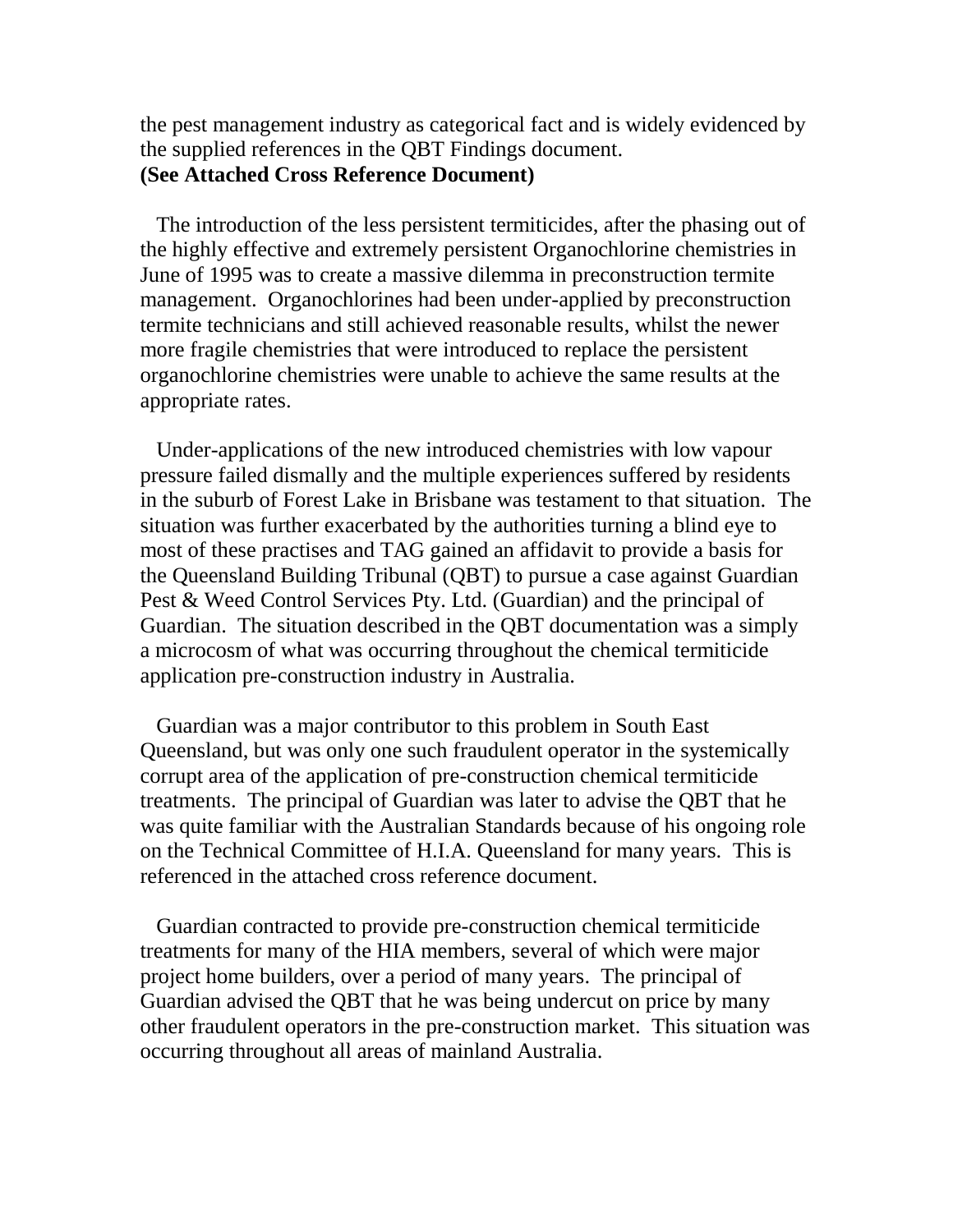As discussed, attached to this submission are two documents **(1.The QBT Findings on Pearson & Guardian / 2.Cross Reference Document)** which clearly define, articulate and elucidate the problems relating to chemical termiticide application treatments. There are also several marked references to the demise of the APVMA (NRA) User Agreement Returns System and the degradation rates of Chlorpyrifos in soil applications.

 Chlorpyrifos, an Organophosphate, was the initial replacement for the discontinued Organochlorines. This chemistry was arguably more toxic than the Organochlorines at point of application and was beset with problems of longevity from the outset. Alkalinity, sunlight, soil composition, high moisture content, low moisture content, high clay content and high carbon content are all factors that impact on the life of this chemistry's active life in a soil medium.

 It should be noted that this chemistry retains APVMA registration and is still being used despite its many failures as a termiticide. Chlorpyrifos is being removed from use in the USA and is now being dumped at low prices in Australia. This chemistry should not be relied upon as a termiticide in a soil medium and should be immediately deregistered as a termiticide by the APVMA. This is underlined by the health risks and problems being experienced by workers who have been exposed to applications of this toxic chemistry.

 Most soil treatments involved under-applications, over-applications or non-applications of chemical termiticides. An explanation is required for 'over-applications' as it is hard for a lay-person to understand how financial benefit might be derived from this practise. In brief, the soil area that was to be treated was hand-sprayed with a solution that contained the appropriate amount of chemical and about 10% to 15% of the water required that was necessary to groom the soil in an appropriate manner. These illicit practises provided for an extremely dangerous and toxic rate of application. **(See Attached Job Sheet Showing Excessive Volume of Treatments)**

 Over-applications of termiticides were extremely common and caused health issues for operators and associated trades such as concretors. This practise allowed preconstruction termite technicians to be able to complete several times the amount of work that they could normally perform. These practises were dangerous, ineffective and fraudulent practise that put at risk the homes of ordinary Australians. There are multiple references in the QBT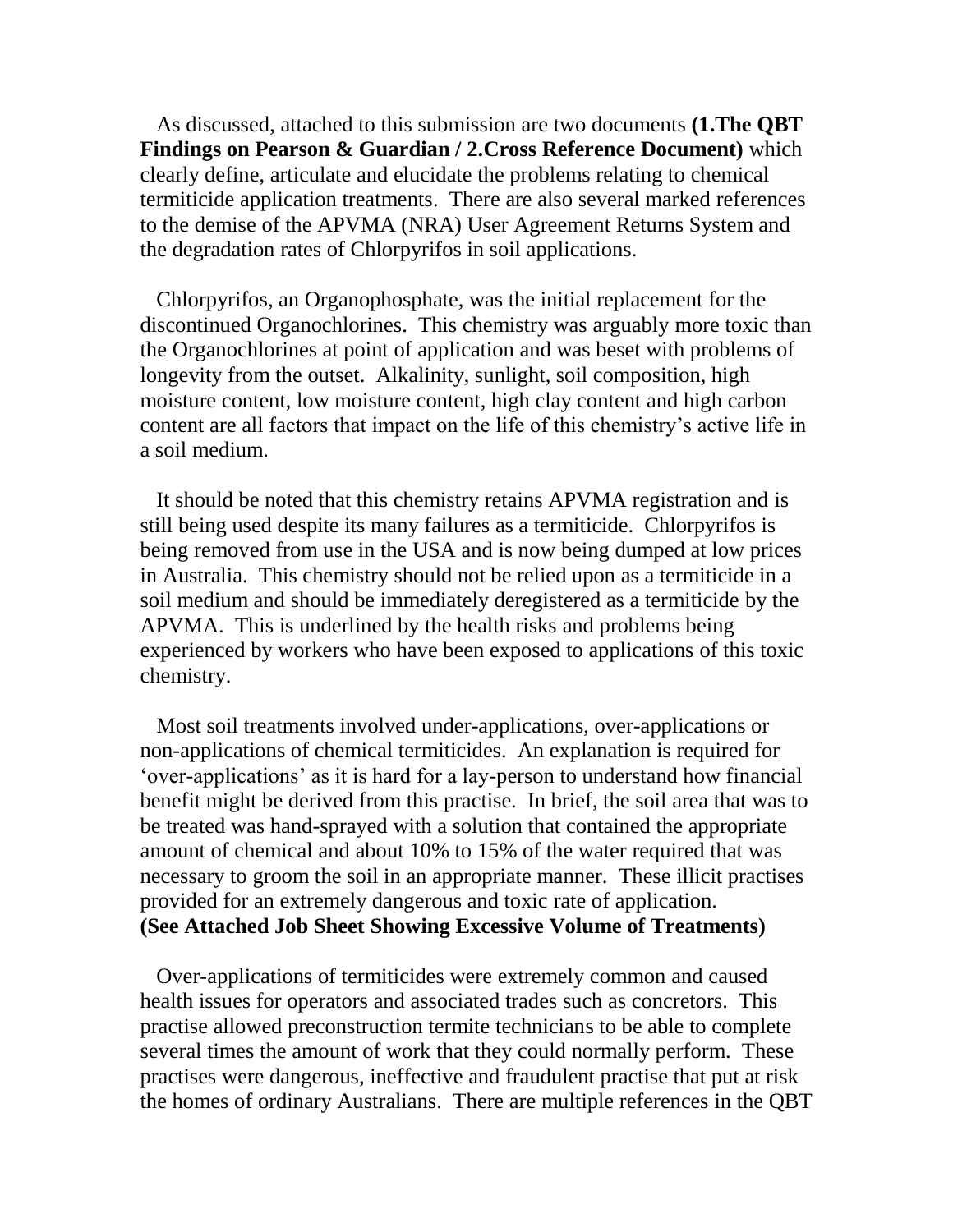documentation that evidences that hand-sprayed termiticide soil barriers were rarely provided in accordance with the Standard.

 The abject failure of the NRA (APVMA) "User Agreement Returns System" and the failure to audit meant that the entire process of handsprayed chemical termiticide applications was doomed from the outset.

# **Summary for CTMS**

- **CTMS** are **:** Designed for external use from the structure in soil mediums Generally applied in soil under and/or around the structure Designed to keep termites off the structure and stop entry Required to be replenished at regular intervals Dependent on an appropriate soil medium for efficacy
- **CTMS** can : Be inventively bridged or breached by termites Fail through installation and application problems Breakdown and fail in adverse soil conditions Be disturbed by dogs, floods and cable/pipe installations Require regular inspections to review their persistency

# **Reticulated Chemical Termite Management Systems (RCTMS)**

 There was another means of applying chemicals in soil that involved the use of a reticulated system whereby the chemical termiticide was introduced into the soil medium under and around structures via hoses, tubes or flat tape (such as irrigation tape with emitters). These systems have been utilised extensively throughout Australia, with the owner of one system advising that he was aware of 240,000 applications of his particular system.

 The problem with most reticulation systems are diverse and relate to issues of system hydraulics, pressure and dispersion rates thereof. Some of these systems operate under high pressure, whilst other systems operate at very low pressure. The CTMS problems related in the previous section with regards to appropriate soil medium are all revisited in this scenario. The life of the plastic componentry and the capacity for the system to demonstrate the ability to distribute chemical termiticide throughout a soil medium, in accordance with the Standard, all become issues.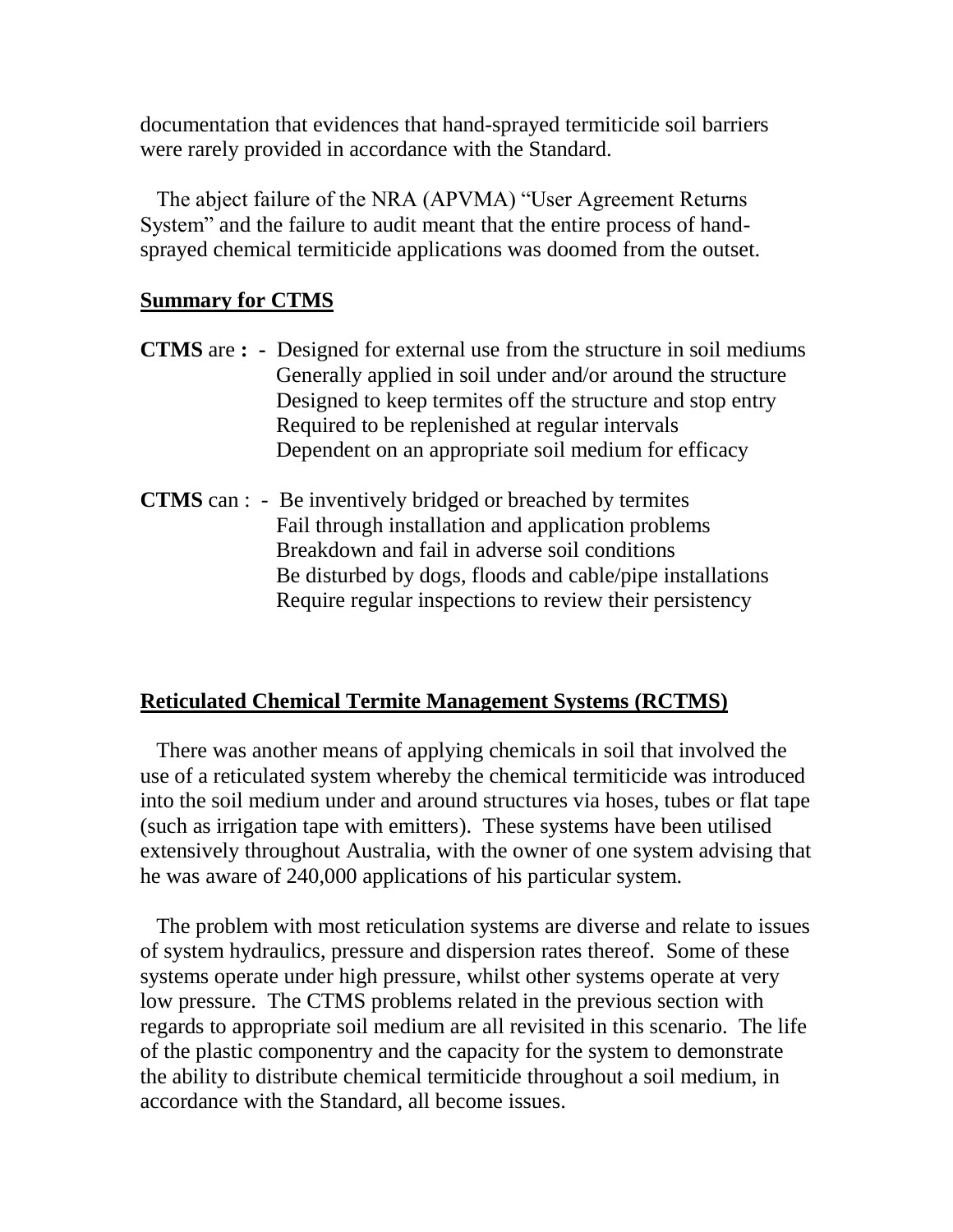The flat tape system that was initially converted from irrigation tape to underslab use is a case in point. This system has the CodeMark certification which mandates its use in Australia. This system operates at such minimal pressure that you can easily blow the emitters off the system simply by turning a household tap on to flush or test the system. There is no way of knowing this has occurred unless you remove the slab to review the componentry.

### **(See Attached ALTIS Document)**

 Chemical termiticides generally comprise of emulsifiers, solvents and an active constituent. Hand-spraying these chemical termiticides allows all of the chemical composition to be spread uniformly across the area to be treated. When the chemical termiticide is emitted from a hole in a tube, it is not unusual to get chemical termiticide spread to a point that is 1500 mm from the pipe. It needs to be carefully noted, however, that generally only within the first 100-150mm from the emission point on the pipe will there be any active constituent through 'stripping' of the chemical in the soil.

 A termiticide generally consists of emulsifiers, solvents and active constituent. The active constituent in chemical termiticides used in soil mediums is generally designed to bond with soil particles at the earliest possible opportunity. This means that whilst the soil appears to receive a liberal spread of chemical termiticide, the active ingredient is 'stripped' out quickly and is generally only transmitted to a very small area. The actual treated area is often totally inadequate and the treatment rendered ineffective.

 The failure of spread of the active constituent in chemical termiticides from application through reticulation systems is further compromised by the dubious hydraulics of systems in the market place. The most senior manager of the largest private pest management company in Australia recently advised the State Director of the ACCC in Brisbane, that they had concluded independent tests with adverse findings on a reticulation system for which they had provided many thousands of installations to Australian Homeowners.

 Further advice to the ACCC was that the testing they had commissioned by an Australian University confirmed their suspicions that the system did not work and had serious flaws in its hydraulics. This was despite the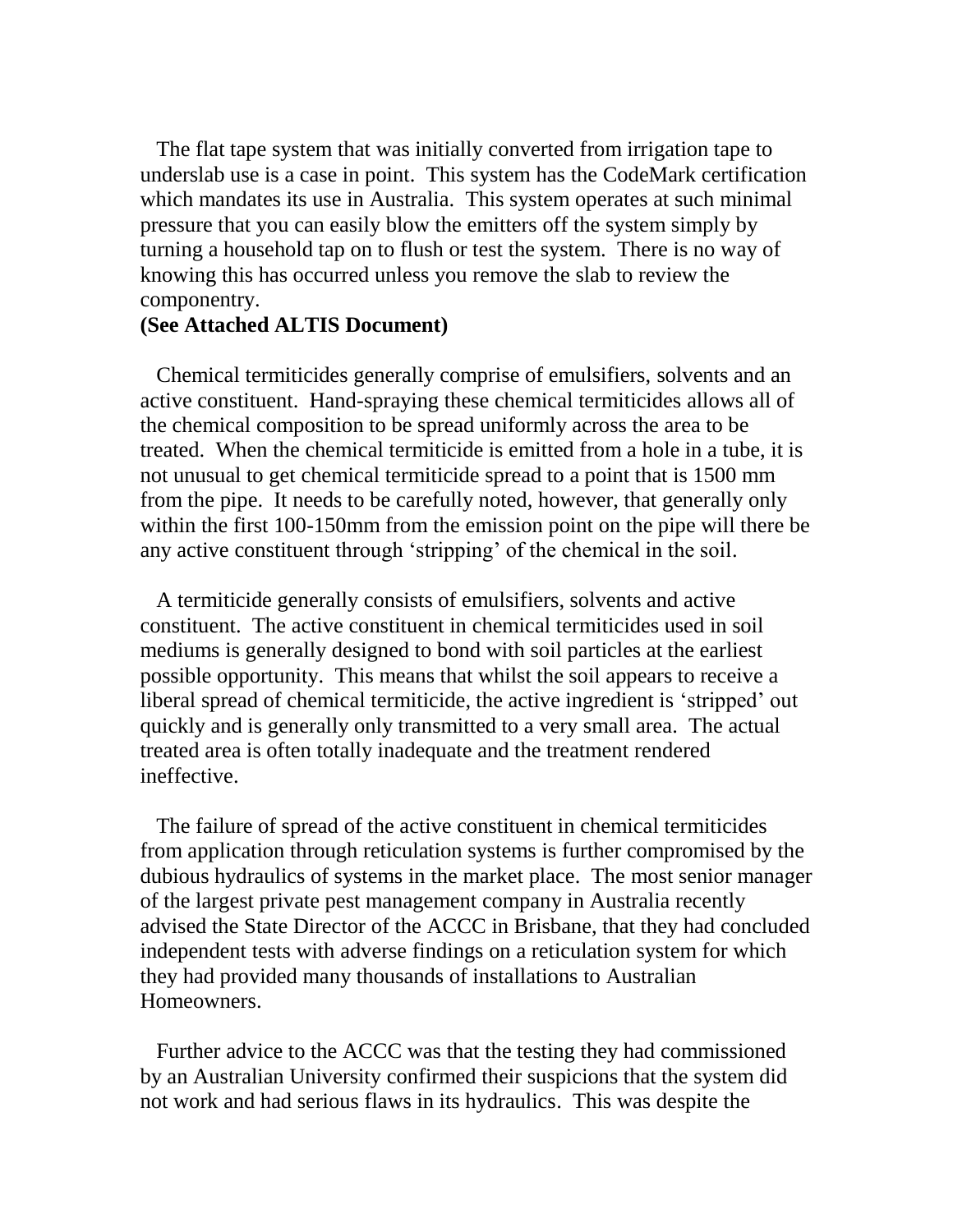reticulation system having received the CodeMark certification from the relevant Authorities which mandates the use of a building product or system throughout Australia. It is noted that the pest management company involved no longer installs or services this particular system, but that this CodeMarked system continues to be installed throughout Australia.

 The problem with the hydraulics of some reticulation systems is denoted with the term "Christmas Tree Effect". The area treated finishes well short of the end of the pipe and branches out widely near the injection point. The "Christmas Tree" shape is the area treated with chemical, and a tree trunk shape therein would then more clearly demonstrate the area where the active constituent is applied through 'stripping'. In real terms, a significantly small area of what was required to be treated is actually treated. These systems are concealed in the ground under concrete slabs, and the full ramifications of their failures will continue to emerge over time.

### **(See Attached 'Christmas Tree Effect' Document)**

 The major problem relates to the fact that most, if not all, reticulation systems in the market place fail to perform the function that they were designed to perform. (**i.e.** - The spread of chemical termiticide through an appropriate soil medium in accordance with the Standard's requirements).

#### **Physical Termite Management Systems (PTMS)**

 The inalienable fact is that all physical termite management systems (inclusive of the concrete slab) are simply finite termite shielding devices which are required to maintain their structural integrity so as to redirect termite movement to the perimeter of the building. When, and if, this occurs, then the termite movement needs to be detected through the inspection process. Hopefully, this will occur prior to termites gaining extensive access to the building. This demonstrates why these supposed 'termite barriers' should **only** be considered to be 'termite monitoring systems'.

 A PTMS is defined as a physical impediment to termite movement that is integrated into, or part of, the construction of a building. A PTMS may be constructed from a range of materials that may, or may not, include chemical additives, impregnation or enhancements. The purpose of these systems is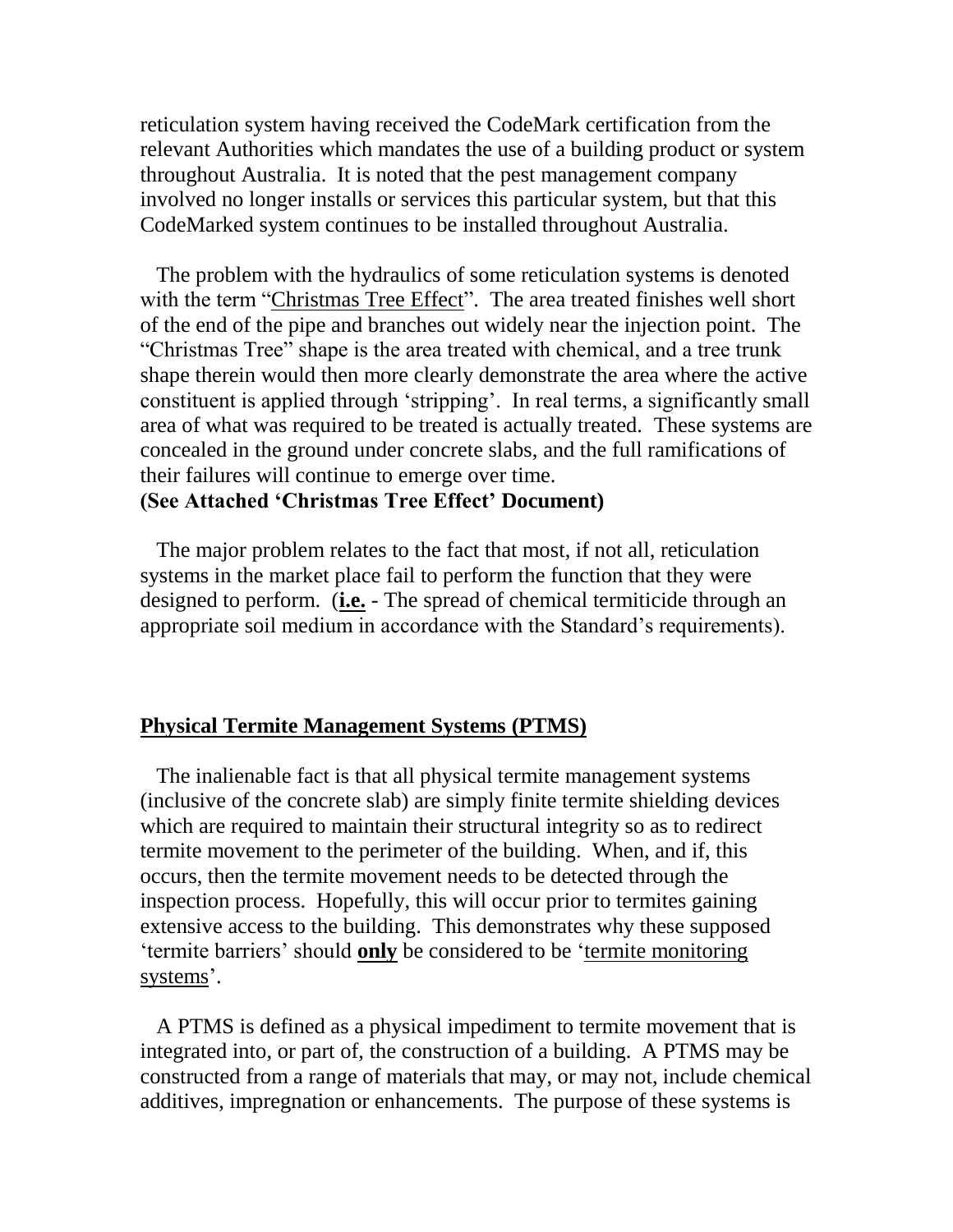to deny access to termites below the point where the system is sandwiched in brickwork. No PTMS is a termite barrier because they are all able to be bridged by termites.

 The concrete slabs, in 'slab-on-ground' construction, in concert with PTMS addendums, force any termite movement to the perimeter of the system. Both the termite movement from under the slab, and the termite movement that emanates from outside the perimeter, generally arrive in this perimeter area. The termite movement lays siege to the obstruction (concrete and brickwork) to put extensive and/or intensive pressure on the construction. The inspection zone and the ground areas directly thereunder are therefore under extremely high termite pressure from the outset.

 The termite inspection process is generally conducted on an annual basis at which point the termite technician, as part of the inspection, checks the external perimeter '75 mm' inspection zone on typical 'slab-on-ground' construction. In an overwhelming majority of cases, the inspection zone generally has obstructions such as built up gardens, foliage, pathways and other such nuances that generally obstruct a comprehensive visual inspection.

 Because most PTMS are, in part, encased in the mortar joint, it is virtually impossible to check as to whether or not the PTMS has retained its integrity and the inspection process does not ascertain any details in relation to the possible breakdown of the PTMS. The concrete slab and other componentry such as parge, frisbees, etc., (**i.e.** *The various items that combine to form the finite shielding required to redirect termite movement to the perimeter inspection zone where it can be observed and chemically treated*) are generally unable to be visually inspected.

 It needs to be noted that the moisture cavity area in 'slab-on-ground' construction can be exceedingly corrosive and may cause varying forms of corrosion to metal sheeting encased in mortar joints. The metal in these systems can suffer stress and/or crevice corrosion in going from a covered to an uncovered situation. This is a commonplace occurrence with the outward manifestation of the corrosion process being clearly demonstrated by rust weeping on the external brickwork. The initial use of aluminium sheeting was an abject failure that corroded and deteriorated 'in situ'.

**(See Attached Corrosion Pictures)**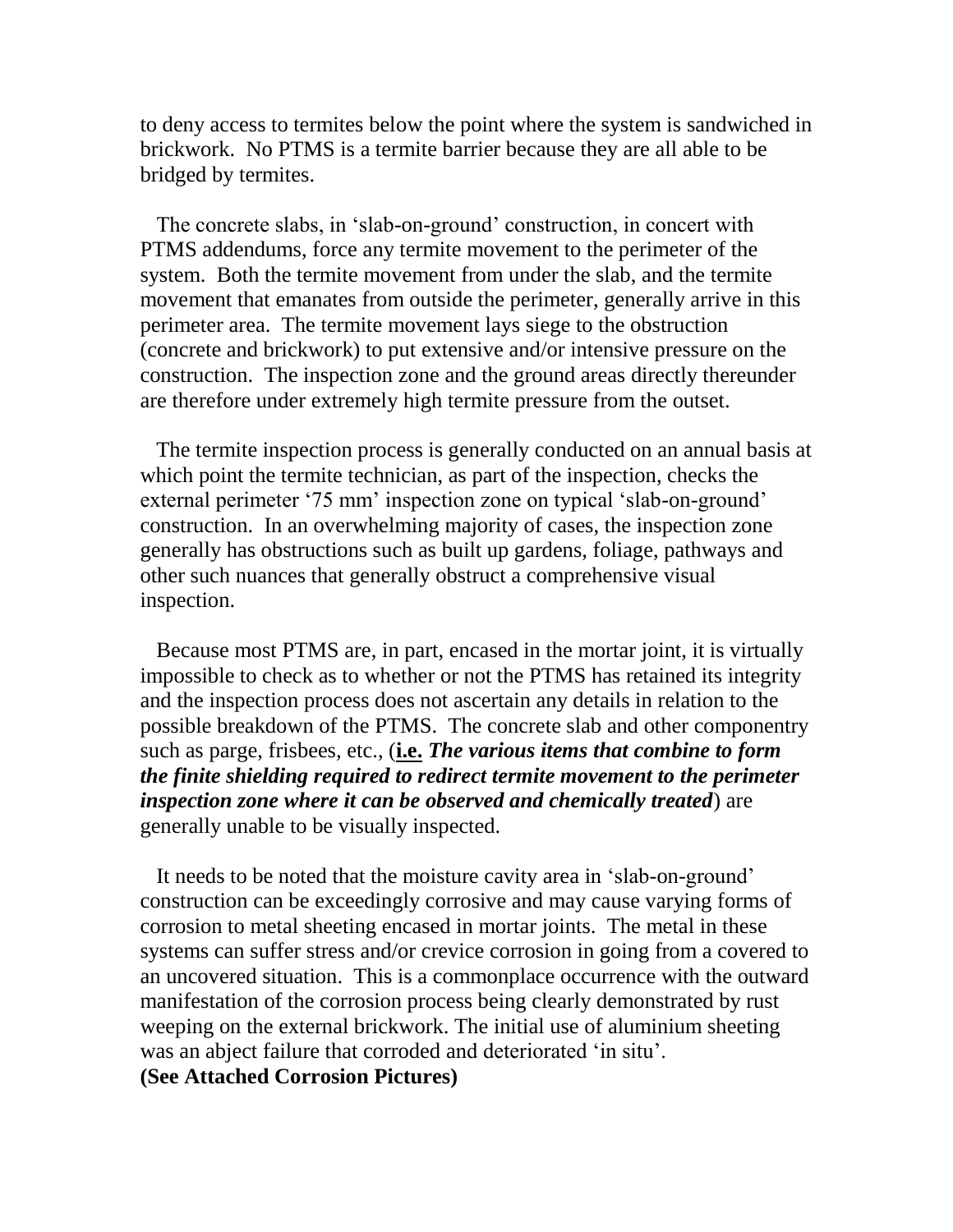What needs to be noted is that the Standard (AS 3660.1) clearly states in the foreword that, *"The Standard contains no procedures or details on durability, maintenance and inspection issues".* The CSIRO, and other noted authorities, including Queensland Building Codes, have a real problem in relation to the durability issue. **ALL** inspection and durability issues need redress in the Standard and the BCA. A ten year warranty for a PTMS that should last the lifetime of the structure provides little comfort for the Australian home owner. Also, many of these systems and products fail one of the initial premises of the BCA which requires materials used in construction **'***to be fit for the purpose for which they are designed***'**.

 It should be further noted that a termite inspection could be conducted in a morning, whilst termite foraging might occur later in the day so as to allow termites to climb over the termite monitoring system and access timbers in the structure. If this occurs, the termite colony has unimpeded access to the structural timbers for twelve months prior to the conducting of the next annual inspection. What this means is that these PTMS are extremely limited and relatively ineffective as termite monitoring systems, whilst comprehensively failing as termite barriers.

 The terms *'the purpose of termite barriers is to deter concealed access by termites into a building'* as per the opening statement in the foreword of AS 3660.1 and that which is supplied in the BCA under Section 3.1.3.1 'Explanatory Information' as *'The intent of these requirements is to provide for a termite barrier that will ensure that termites will not enter a building by a concealed route'*; both effectively reinforce a patently false premise that these systems are termite barriers in the first instance. Termite monitoring systems can not be barriers as denoted by their mode of action.

 If termites are able to go over, around or bridge the termite management system in any manner, it is obviously not a termite barrier. Furthermore, to reinforce the fact that these systems are not termite barriers, it is a matter of record that absolutely no physical termite management system is able to provide a 'bridging warranty'! In brief, it should be noted in relation to termites that an inert object is not a barrier to an active biology.

 The graded stone particle barrier featured in Section 7 of AS 3660.1 even provides the following information in advertising material under the heading "Economical", that it has "*a low initial price with no on-going retreatment or inspection costs*". This is a patented proprietary system that is endorsed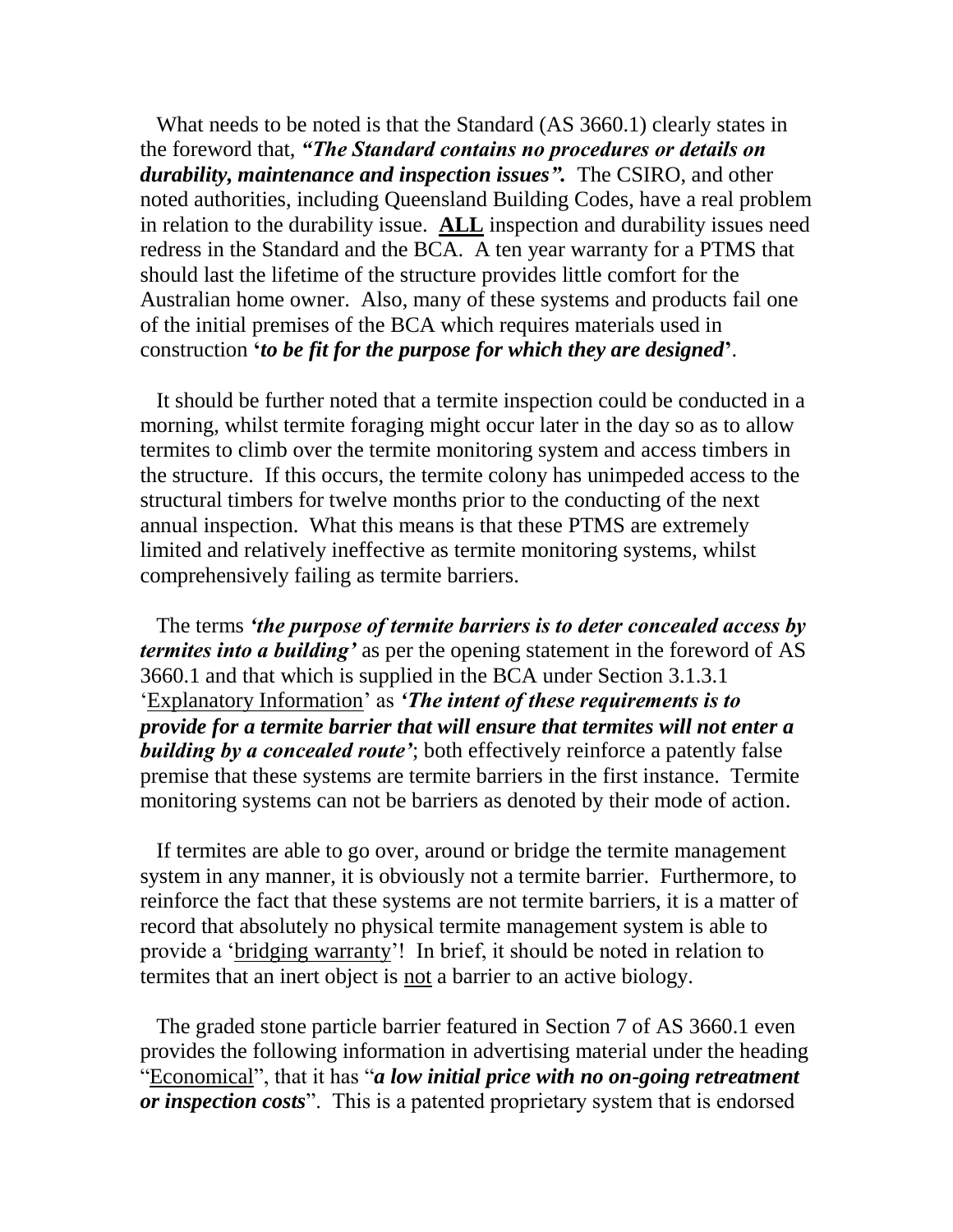by both the ABCB and Standards Australia in the provisions of the BCA, the ABCB Certificate of Conformity, and Section 7 of AS 3660.1 respectively. Further reading of the attached document provides ample evidence of the validity of these claims which mislead ordinary Australian homeowners. **(See Attached Granitgard document)** 

 The testing of PTMS products and systems was generally conducted in confined zones whereby bridging was unable to occur because of finite testing regimes. The testing regime did not relate to the practical application of the product or system and simply tested the breaching aspects of the product or system. Finite systems were accorded ad infinitum status that could not be justified through practical application. Termites simply go around and/or over PTMS and do not need to breach the PTMS to attain entry into a structure.

 All PTMS operate according to the principles of the ant cap which was the very first PTMS in operation. The ant cap is not designed to stop the progression of termite movement. The ant cap is simply designed for the purpose of redirecting the termite movement into the open where it might be detected more readily during regular inspections thereof. All PTMS are designed primarily as termite monitoring systems and would therefore, by definition, require very regular inspections.

When termites go under, over and/or around ant caps to attack bearers, joists, floorboards and other timber components of a structure; it needs to be noted carefully that the ant cap has fulfilled its function. The ant cap has exposed the termite movement whilst being bypassed by the termite movement. In every case of PTMS application, the function is not to stop the termite movement but only to expose the termite movement and therefore, barrier status is unable to be countenanced as a function of a PTMS.

### **(See Attached Ant Cap PDF)**

 The severe limitations of PTMS combined with the inability of manufacturers and system installers to be able to provide 'bridging warranty' is a major problem. This is further exacerbated by the slogan advertising and representations which freely discuss termite protection, poison-free methodology and the permanency of these systems. These are the often repeated sales pitches which do not in any way equate to the actual performance of these products and systems.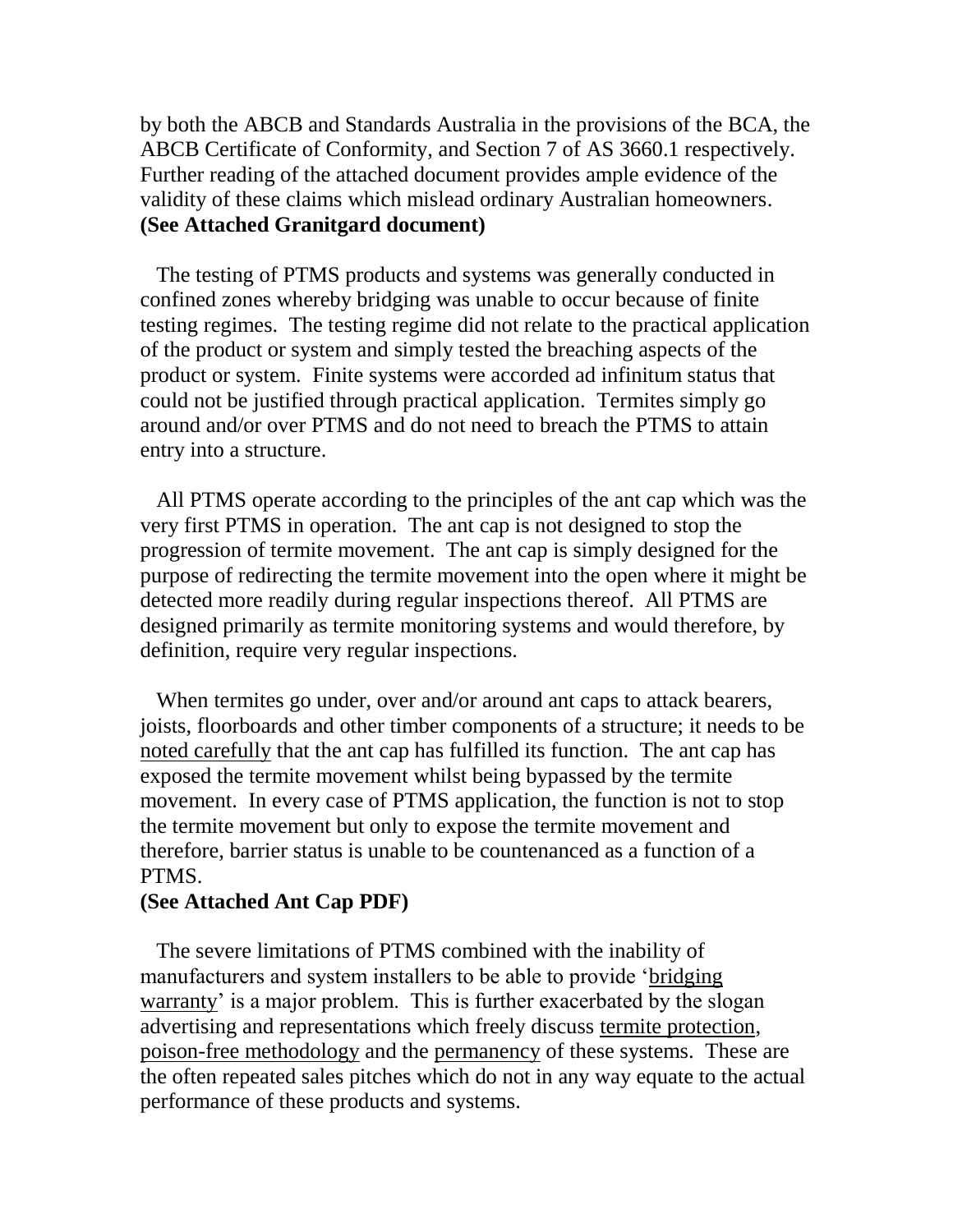The final paragraph at the end of the preface in AS3660.1 advises that *"Future editions of this Standard will not include proprietary or patented systems. While reference will be made to the existence of such systems, each system manufacturer must demonstrate compliance with the performance criteria of this Standard, where required".* This paragraph clearly demonstrates that the current Standard contravenes the national competition policy.

 PTMS are relied upon by Australian homeowners as a means of termite protection when there is little or no real protection offered. The multitude of PTMS applications that have occurred over the previous 20 years will further fuel the current problem to provide billions of dollars of termite postconstruction work for many years to follow. The application of this methodology will continue to yield and accelerate major ongoing problems based on the results produced to date.

# **Summary for PTMS**

- **PTMS** are **:** Termite Monitoring Systems only Generally integrated into the construction of a dwelling Able to be bridged by termites within hours Unable to provide 'bridging' warranty (Limited Warranty) Generally designed to consist of several composite materials
- **PTMS** can : Be bridged or breached by termites Corrode where metal sheeting is utilised Fail to provide a warranty that reflects 'life of building' Provide little, if any, real defence against termites Require very regular and constant inspections to work

# **Termite Baiting Systems (TBS)**

 The use of termite baiting systems has become a more common and widespread practise with the failure of many of the physical, chemical and reticulation systems discussed herein. Termite baiting systems provide mixed results that sometimes may provide a solution dependent on a vast range of factors. TBS are indiscriminate and may get the target species, or they may affect other termite species in the environment.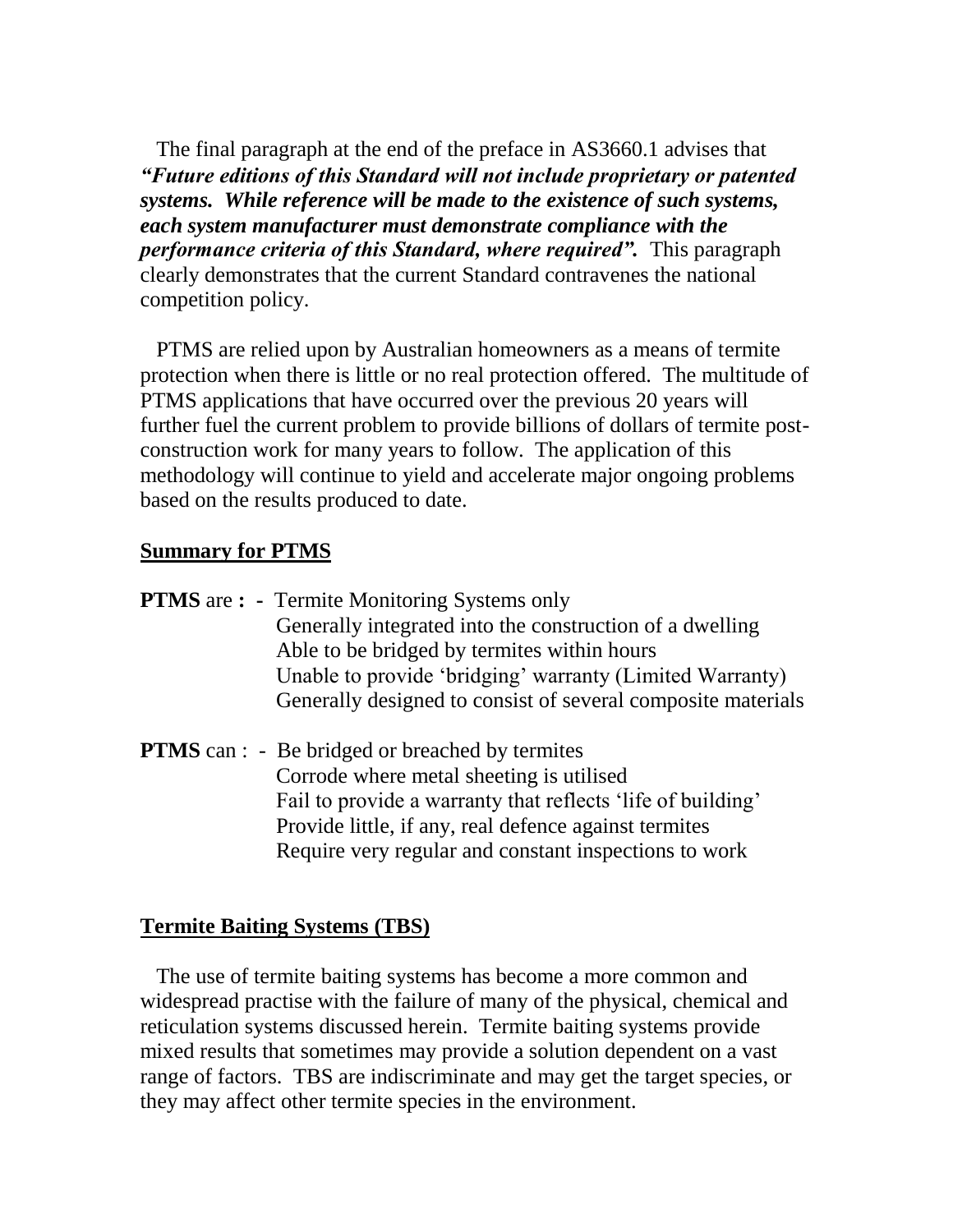Termites often progress past termite baiting systems and proceed to forage in a building structure. Termite baiting systems are generally remedial or preventative measures and are often used where either the cost of a chemical termite management system is prohibitive or otherwise logistically difficult to emplace. Sometimes, because of certain construction methodologies, it is the only means by which some means of defence is afforded a structure. It needs to be immediately recognised that termite baiting systems are not a means of protection and are simply a bait to attract and poison termite colonies. Termite baits are often bypassed.

 What does need to be understood with termite baiting systems is that despite the fact that they may provide toxicants to the target species, they often strike other termite colonies in the local environment. It needs to be further noted that termites are a base provider of a healthy environment and that excessive baiting in several suburbs has created a very unhealthy and termite depleted environment. There needs to be some environmental controls on the current unregulated baiting process. Termites are a base food stock in nature that recycles, fertilises and aerates soil. In fact, termites are a prerequisite for a healthy environment.

**TBS are** : - A post-construction methodology only Often bypassed by termites Indiscriminate in their action Often able to impact heavily on a healthy environment

#### **Timber Treatments**

 The Standard for timber preservative treatments (AS 1604), which is referenced by AS 3660.1, sets out a series of timber treatments that achieve the various ratings (H1-H6 referred to as "hazard classes") dependent on the specific service conditions applicable to the use of the timber. This also includes colour coding and branding to differentiate between the six different hazard classes.

 The preferred treatments set out in the Standard include Copper Chromium Arsenic (CCA), Ammoniacal Copper Quaternary (ACQ), Copper Azole (CuAz), Creosote and Light Organic Solvent Preservative (LOSP). The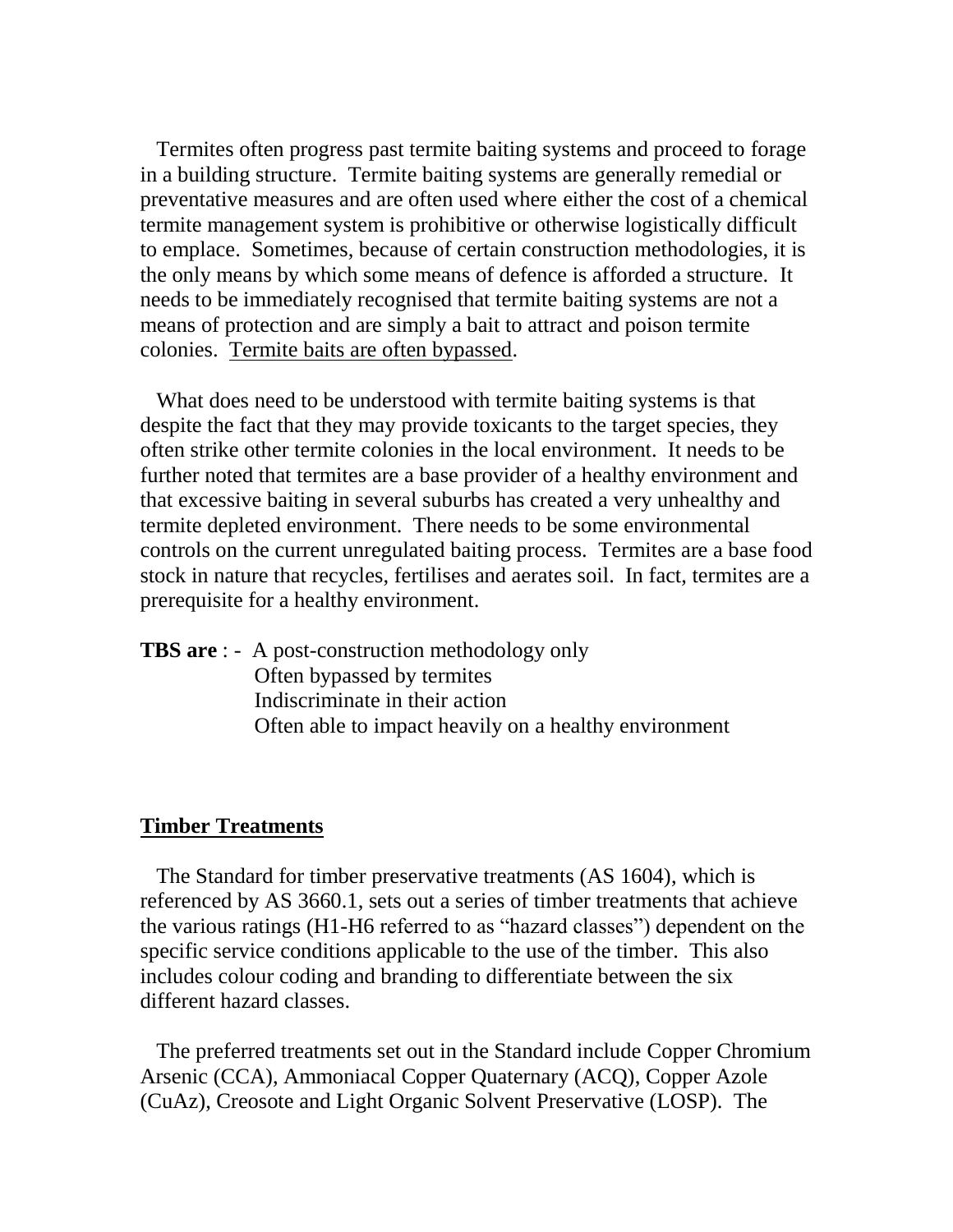LOSP treatments may utilise a range of chemical actives such as Tributyltin, Permethrin, Cypermethrin, Deltamethrin and/or Bifenthrin as their insecticidal active in the formulation.

 It needs to be noted that the vast proportion of these timber treatments are performed by either Koppers or Osmose entities that have a significant monopoly in relation to the provision of the CCA, ACQ and LOSP timber treatments. The formulation of the AS 1604 "Specification for Preservative Treatment" Standard which relates to all forms of timber treatments and is referenced by AS 3660.1 is somewhat evidenced by the discussions in the CCA Report.

# **(See Attached CCA Report/ Refer to Page 33, Section 6.4 headed "Standards Australia)**

The abovementioned report and the damning comments therein are given further substance by the attached letter from the National Secretary of the TPAA who describes the TPAA and its members as being environmentally conscious and points out that preservative treated timber, as used all over the world, has excellent green credentials. He fails to state that the use of CCA products has been severely curtailed in many parts of the USA, the European Union, Canada and Japan. In fact, CCA treatments have been banned altogether in Denmark, Switzerland, Vietnam and Indonesia. **(See Attached Letter to GECA August 07)**

In comparing the CCA Report with the TPAA Letter to the GECA, you might arrive at the conclusion that the only thing that is "green" about the CCA treatment is the colour of the wood once treated. The CCA treatment is being gradually substituted by the ACQ treatment which is arguably far more toxic than the CCA treatment. The TPAA claims in their letter to the GECA are somewhat at odds with statements of fact in the CCA Report which relates to Sections 6.1 European Union and 6.2 North America on pages 30 and 31 respectively.

 These treatments create timber that cannot be disposed of by traditional means at the end of service life. Their use requires special conditions that need to be met with regards handling and material use.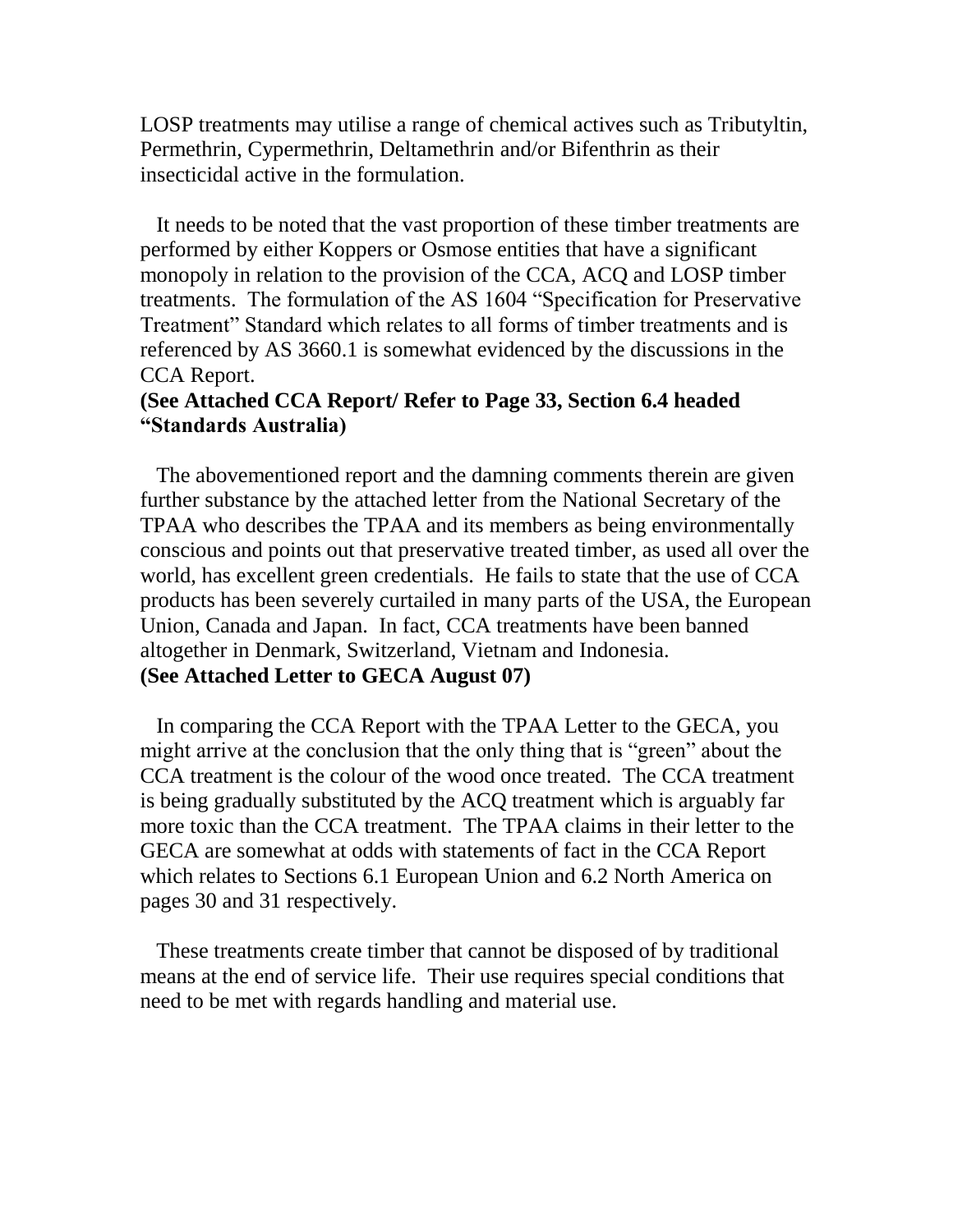### **LOSP treatments**

 The provision of LOSP treatments has been a cause for concern given that the treatment is an envelope treatment which provides a maximum 25 year warranty on extrapolated data. The warranty is voided by saw cuts that expose the untreated timber inside the envelope area.

 Advice was provided by the national secretary of the TPAA that a timber structure for the average dwelling construction would have approximately 1140 cut ends and that approximately 1100 of those would butt up to other LOSP timber sections to provide treated cover for those areas. The obvious surmisal from this advice is that there are areas where termites could achieve entry. Experience tells us that if there are any entry points, termites can and will find them. Termite managers advise that this is the case from their field experience.

 There is a move in NZ to deregister the LOSP treatment because of health issues relating to degassing of the treatment 'in situ' as well as material handling issues for plant treatment operators and building workers pertaining to solvents used in the LOSP process. Many other countries, most specifically those in Europe, are moving towards discontinuing LOSP technology.

 Furthermore, the efficacy of the treatment is coming under further scrutiny, as have been the principle providers of CCA & LOSP treatments in Australia. The successful court actions embarked upon, in New Zealand by the Commerce Commission and in Australia by the ACCC, against cartel behaviour in both countries is clear testimony to past misdemeanours in the timber treatment industry. The Koppers and Osmose companies had a significant monopoly in regard to these timber treatments. **(See Attached Documents : NZ Commerce Commission, NZ Cartel Behaviour and ACCC Cartel Action )**

LOSP treatments are, in fact, coming under increasing world-wide scrutiny for reasons of toxicity, safety and environmental guidelines.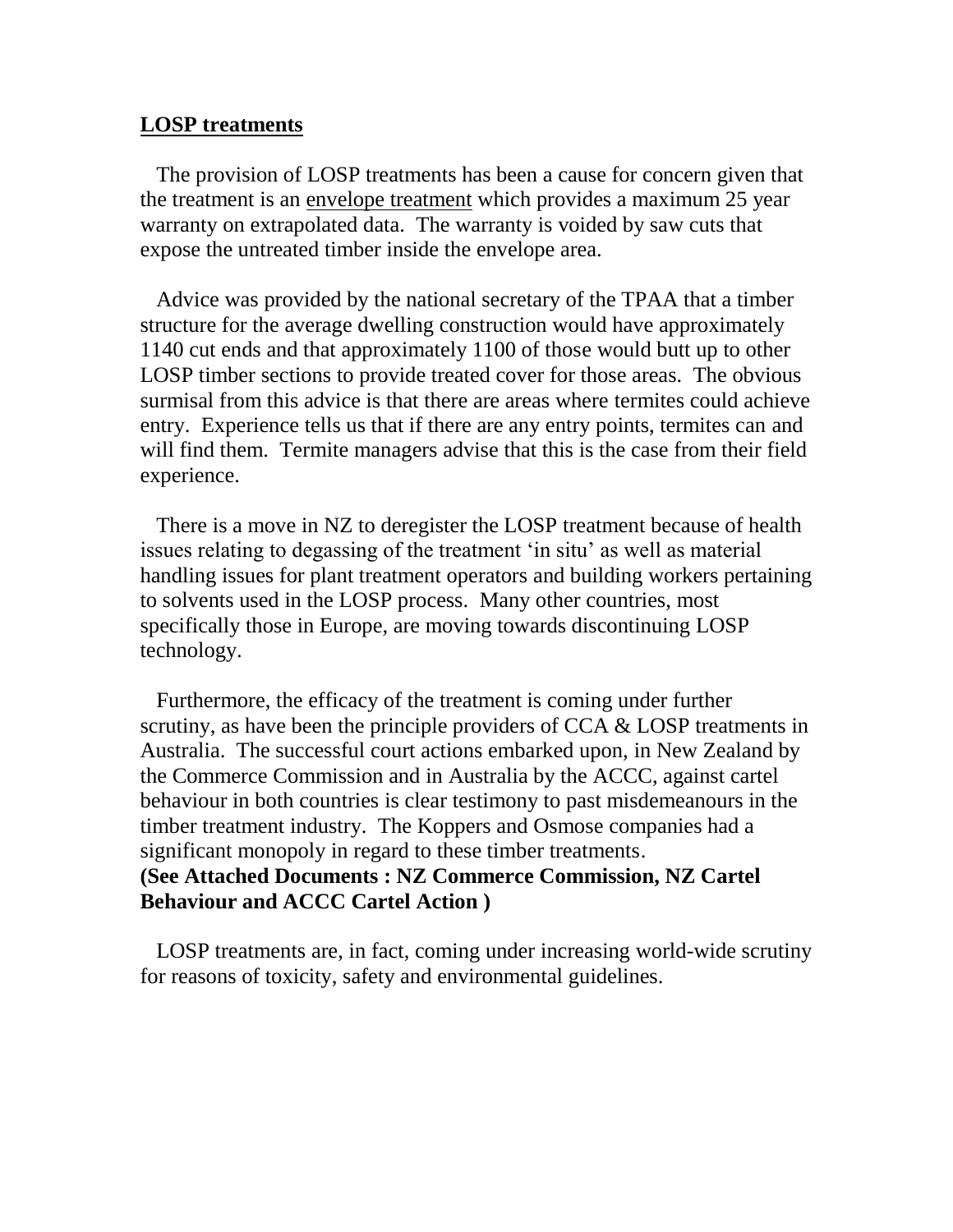### **CodeMark**

 The recently introduced CodeMark system has provided seven separate certificates of conformity for termite management systems since its inception. They relate to four chemically enhanced termite monitoring systems, two reticulation systems, and one termite collar (frisbee) that fits over a pipe penetration and is incorporated into the concrete slab to form part of the finite shielding relating to a termite monitoring system.

 Three of the four chemically enhanced termite monitoring systems have descriptive terms '**termite protection'** and/or '**physical termite barrier'** mentioned on their respective certificates at various and prominent junctures. **The CodeMark certificate of conformity which mandates the use of these products and systems states that these products and systems all comply with the various subsections pertained to in the BCA.**

 The discussion under reticulated termite management systems addresses both reticulation systems that have been accorded CodeMark certificate of conformity status and clearly demonstrates chemical distribution problems that may exist. The CodeMark system relies to a large extent on the data sourced and supplied by the applicant and fails to independently assess or test certain critical areas relating to the hydraulics of reticulation systems. In brief, there is no real devil's advocate in the process of application for CodeMark certification.

 The CodeMark certificate of conformity generally fails to properly assess products and systems in an appropriate manner. The discussion therein the certificates of conformity engendering terms such as 'termite barriers' and 'termite protection' clearly evidences this situation. Many operatives within the termite management industry discuss the CodeMark certificates as being a 'standing joke' that are not worth the paper that they are printed upon.

 The author of this document was threatened with legal action by a representative of the JAS-ANZ CodeMark scheme in relation to making all such representations. The JAS-ANZ CodeMark representative, whilst having technical knowledge and procedural knowledge relating to documentation, etc., had very little understanding of termites, termite management systems, termite and building inter-relationships, etc. It would certainly help if the personnel in organisations involved in the provision of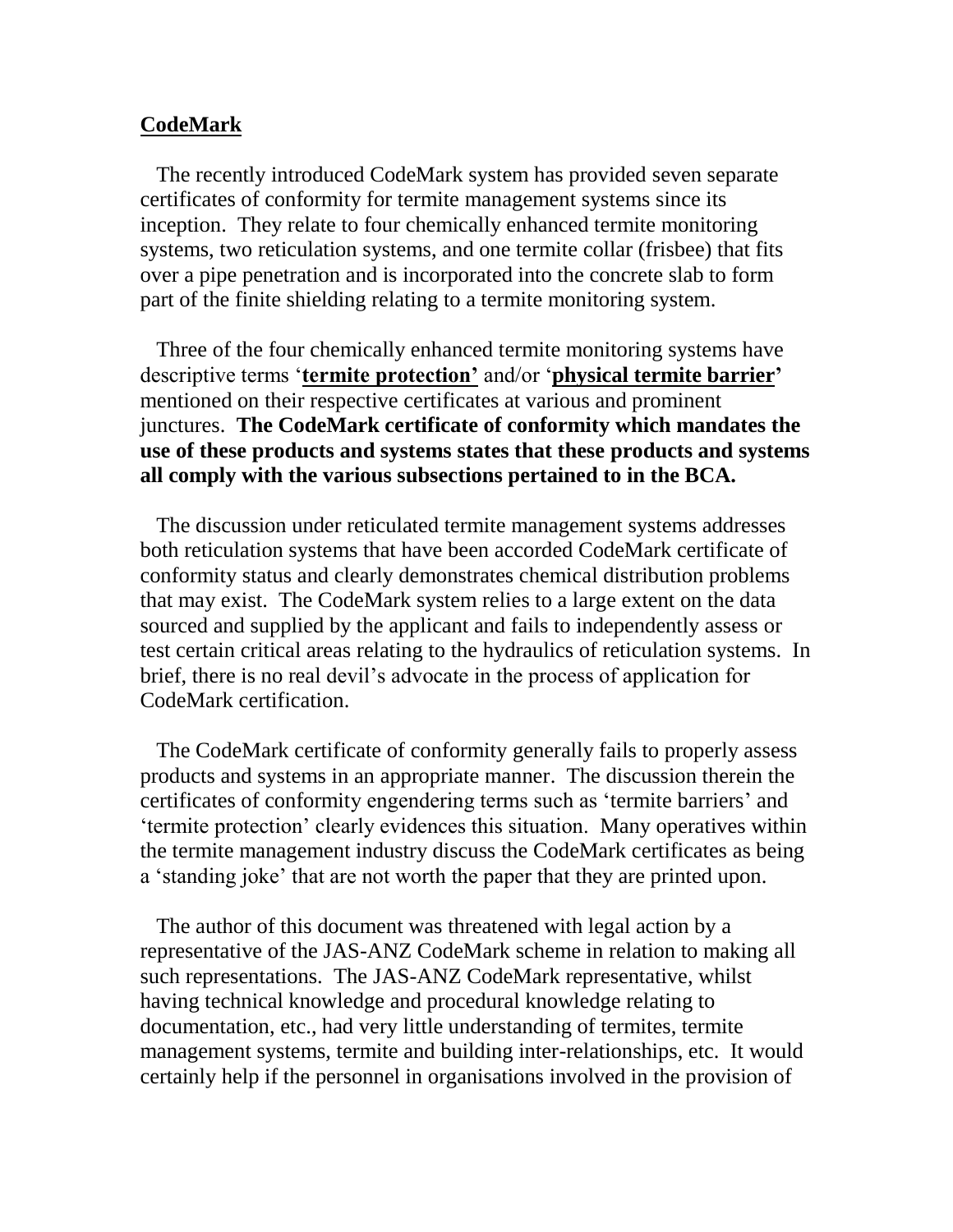certification for termite management systems had some small understanding of their subject matter from the outset.

 It is further noted that *the certificate of conformity is issued under an arrangement with JAS-ANZ and that the ABCB does not in any way warrant or represent that the product that is the subject of the certificate of conformity conforms with the BCA, nor accepts any liability arising out of the use of the product.* Who does take responsibility is the obvious question.

 This entire process literally puts at risk the homes of ordinary Australians with the cavalier attitudes engendered in the freely used misnomers such as 'termite barriers' and 'termite protection' in these certificates that clearly do not exist. This scheme is a sham as far as providing any real assistance or certainty for Australian home owners and should be reformatted to provide technical correctness or be discontinued immediately.

### **The Termite Management Standards**

 The Standard (AS 3660.1) states in the final paragraph of the preface therein that, *"Future editions of this Standard will not include proprietary or patented systems. While reference will be made to the existence of such systems, each system manufacturer must demonstrate compliance with the performance criteria of this Standard, where required."* 

 The first paragraph of the foreword in the Standard (AS 3660.1) states that, *"The purpose of termite barriers is to deter concealed entry by termites into a building, above the termite barrier. Termites can build around barriers but their workings, or evidence thereof are then in the open where they may be detected more readily during regular inspections."*

 The second paragraph of the foreword simply states that, *"This Standard contains no procedures or details on durability, maintenance and inspection issues."* 

 Essentially, these two paragraphs form the flawed premise upon which the Standard is based, and this advice is subsequently entrenched by the third paragraph, which advises as follows, *"Where barrier systems for termite*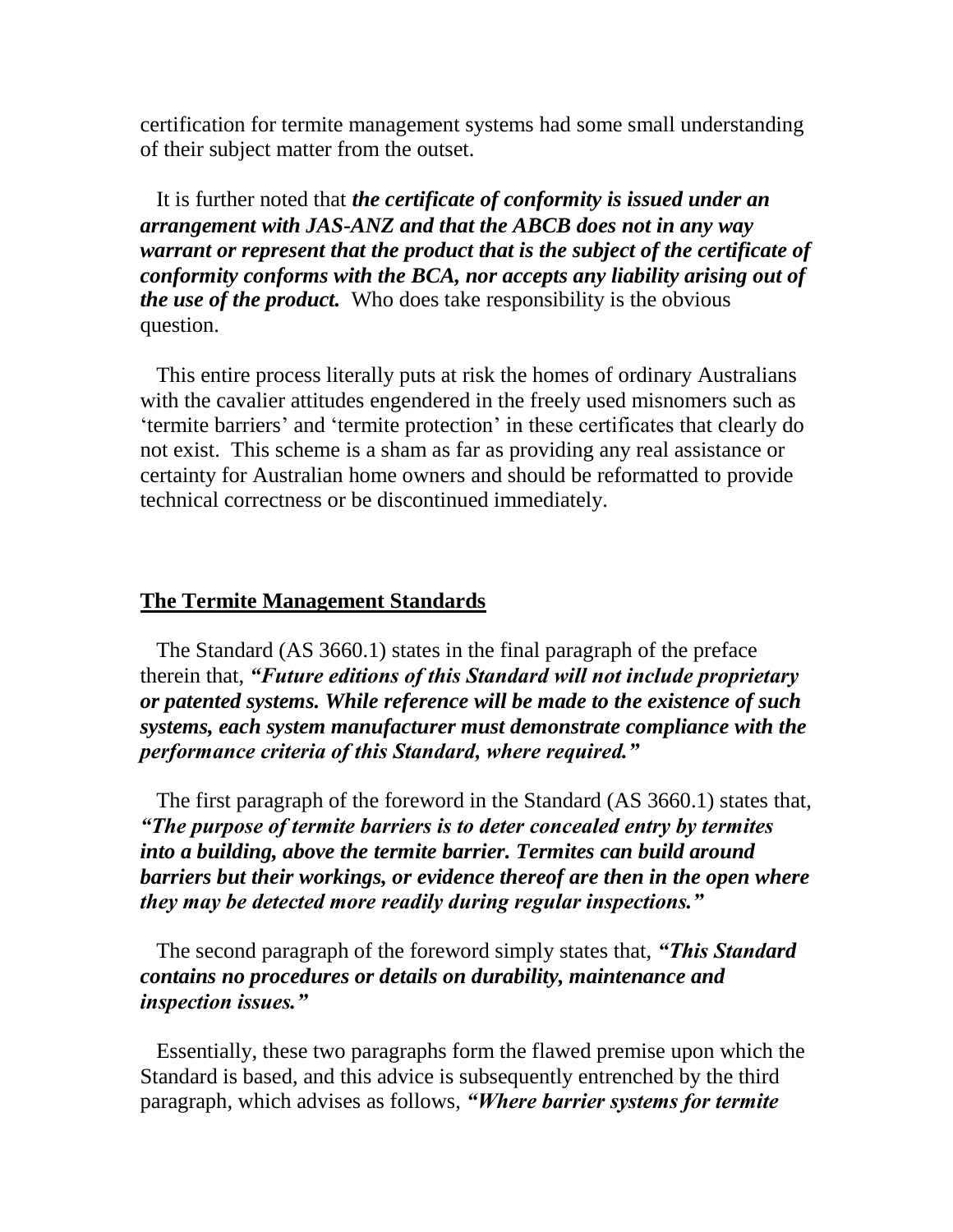*management of a building are to be installed, the designer should complete all construction details giving due consideration to the above before works commence. The requirements for an effective termite barrier can then be established for the particular site conditions and for any building characteristics."* 

 Discussions with senior management at Standards Australia confirmed that these three paragraphs present a significant problem and it is the author's view that the Standards should not be called upon by the BCA until such time as a new Standard is formulated that addresses these issues in a more considered and substantive manner.

 It further needs to be noted that the Standard fails to note application rates for varying soil types as was denoted in the previous Standard thereby allowing over-applications of chemical termiticide to occur. A letter from the AEPMA attests to this fact. The letter was written by the past national executive director of the AEPMA who is currently the national secretary of the TPAA. These two positions were held concurrently over a period of time by the same person.

# **(See Attached AEPMA Chlorpyrifos Letter)**

It is also noted that AS 3660.1 fails to provide testing protocols for chemical termiticides registered for preconstruction by the APVMA since the publishing of the Standards.

#### **The Concrete Slab (AS 2870 & AS 3600)**

 The concrete slab, in almost all cases where 'slab-on-ground' construction is utilised, forms the major component in a termite management system. It needs to be noted that termite managers do not provide this component of the 'termite monitoring system'. Seldom are concrete slabs constructed in accordance with the Standards with regards to curing, compaction, temperature, water content, vibration, etc.

 In 1995, when organochlorines were discontinued, the concrete slab suddenly became recognised as a termite barrier. This was despite cracking that regularly occurs and the waffle pods, used in raft slab construction, emitting carbon dioxide which attracts termites. In effect, suburbs of homes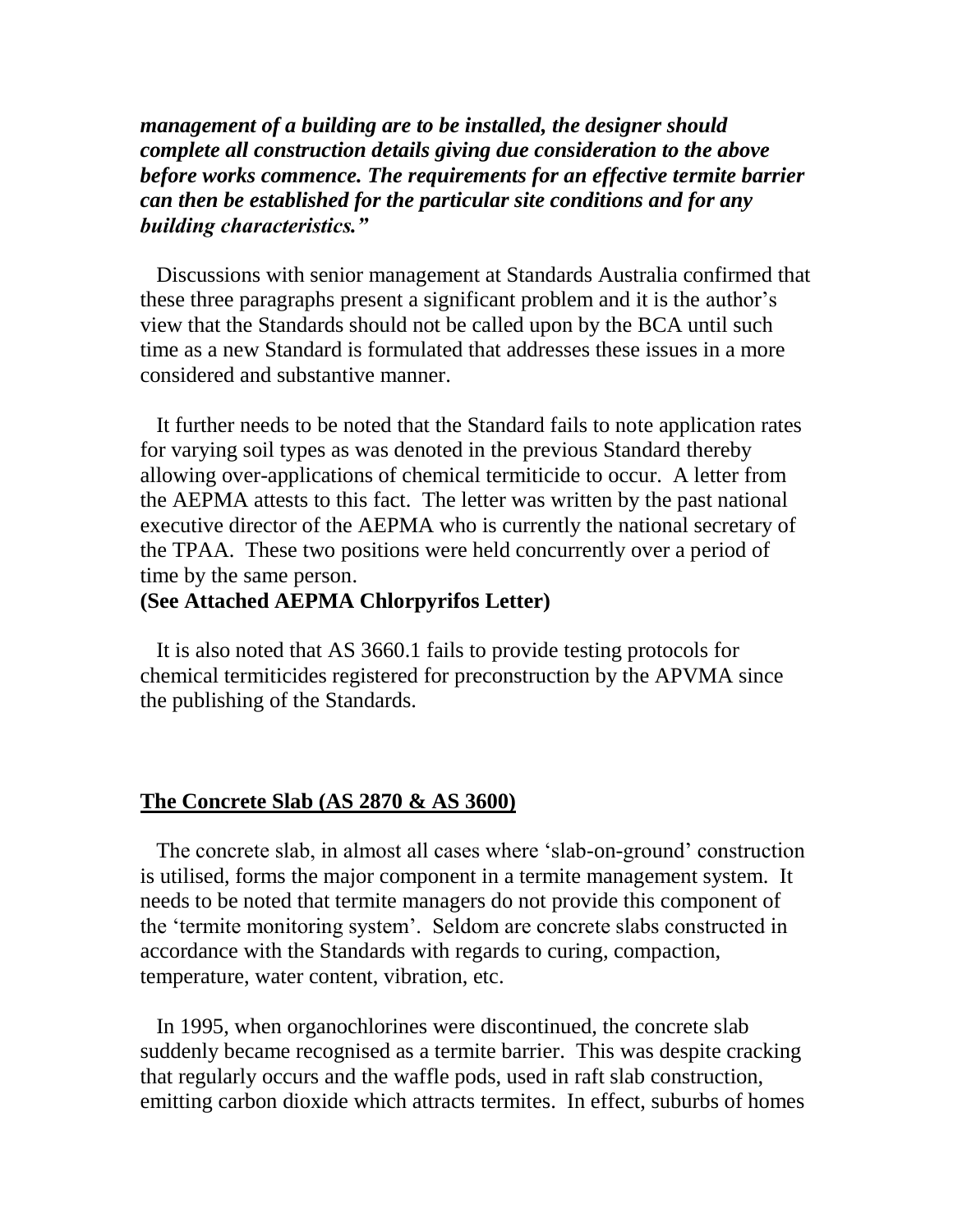in areas where the waffle pods were applied extensively were actually creating suburbs of termite attractant bait stations.

 Many concrete slabs were constructed with 'block-outs' under wet areas such as baths and showers. These 'block-outs' involved forming areas where no concrete slab was placed to cut costs and to allow baths and showers to be recessed into these voids. Many major project home builders over many tears were regularly providing this concrete slab methodology without understanding the severe ramifications it held in relation to the provision of unhindered termite access.

 The introduction of the slab as a 'termite barrier' failed to be reflected in the provisions of AS 2870 and AS 3600. The provisions therein for curing, mpa, vibration, temperature, compaction, etc. all require strict enforcement to maintain, as best as possible, the structural integrity of this major component of the finite shielding that is a critical element of the 'termite monitoring system'.

 Slab edge protection where the external perimeter vertical face edge is utilised as an inspection zone and is prepared by concretors as a critical part of a termite monitoring system. The termite management system is signed off by a pest technician which is testament to the current piecemeal approach which fails to delineate the varying responsibilities of the on-site tradespersons.

#### **The Problem**

 The BCA and the Standard (As 3660.1) both utilise the term "termite barrier" which is wrong and misleading in context, connotation and imputation. In recent meetings with stakeholders and operatives from all areas of termite management, there was universal agreement that the term "termite barrier" was wrong or inappropriate in relation to both PTMS and CTMS. No-one was able to support the contention that these systems were "termite barriers".

 The BD-074 that wrote the Standard was comprised of several members who, whilst not directly representing an employer or benefactor, were actively representing their interests in having their system or product figuring prominently, or included in, the dictates of the Standard. This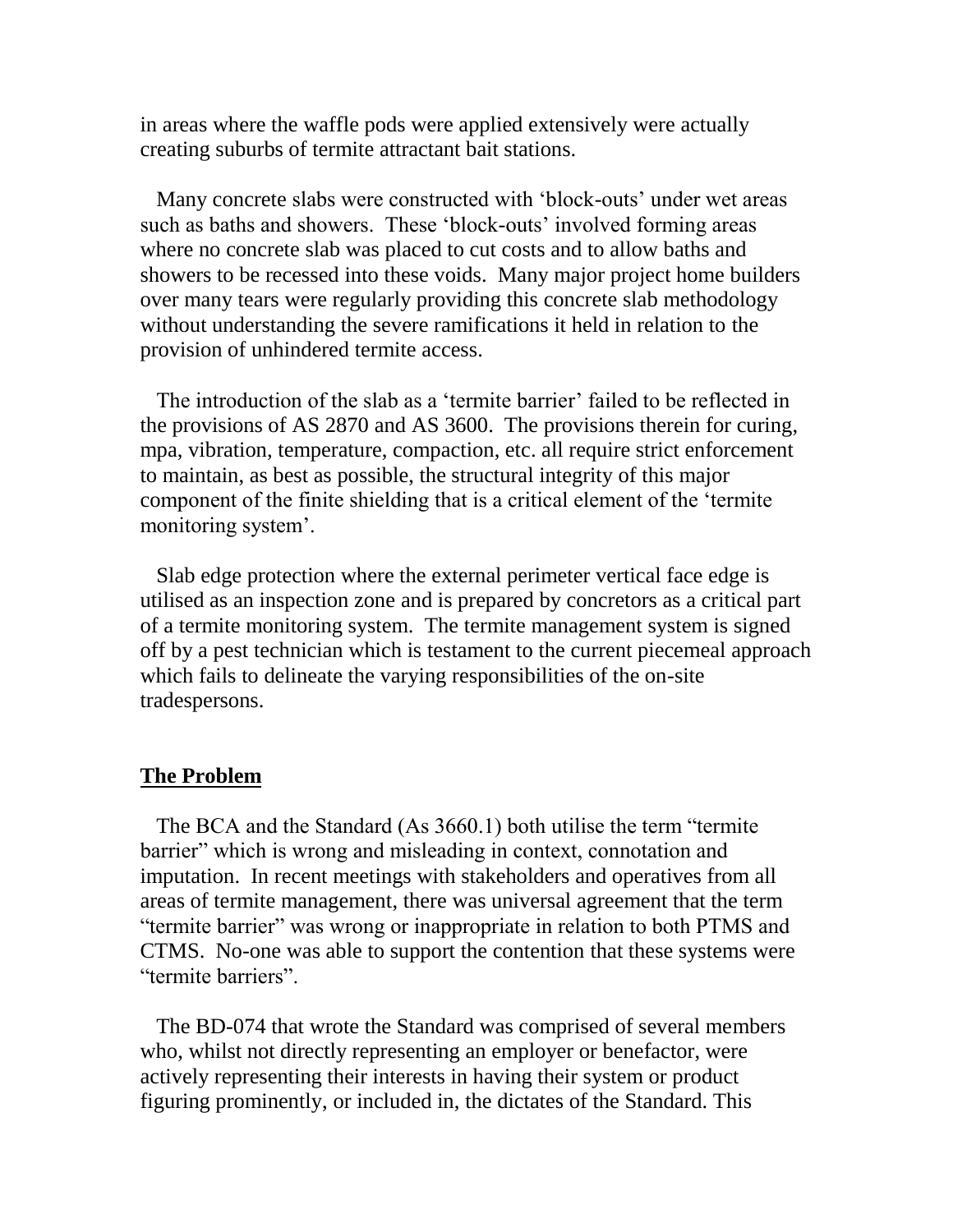includes the provision of unrealistic expectations to Australian Homeowners through the representation of their products and systems as "termite barriers".

 Many products and systems integrated into buildings are often damaged or bridged by the works of subsequent on-site trades who have little interest and knowledge in relation to termite management systems. The integrity of the systems is often compromised from the outset prior to commencing their service life and, because they are integrated into the structure where they are unable to be viewed, they are often 'breached' without any externally visible sign of termite movement.

 Discussions in advertising centred on the "termite barrier" status provided by the Standard with terms such as 'chemical-free', 'termite protection' and 'protection for life' all being engendered in slogan advertising. In real terms, these slogans became oft repeated lies that failed as quickly as their systems in holding back termite activity. Misinformation and limited warranties combined to frustrate Australian home owners with subsequent termite activity providing damage bills they can ill afford.

 Granitgard advised in its advertising that inspections were not required to maintain your warranty. Inspections were absolutely essential so as to view where 'bridging' by termites might be occurring. No bridging warranty was ever provided by Granitgard which continues to hold an ABCB Certificate of Conformity.

### **(See Attached Granitgard Document)**

 There is a propendency by manufacturers and suppliers of PTMS, and agents thereof, to have their systems equated with chemical termite management systems. These two very different forms of termite management need to be reviewed under very separate headings which are as follows :

- a) Physical Termite Management Systems. (This relates to all PTMS)
- b) Chemical Termiticide Treatment Zones. (This relates to all CTMS)

 The third heading that would be required deals with non-termite susceptible structural elements **(NTSSE).** This deals with steel, concrete,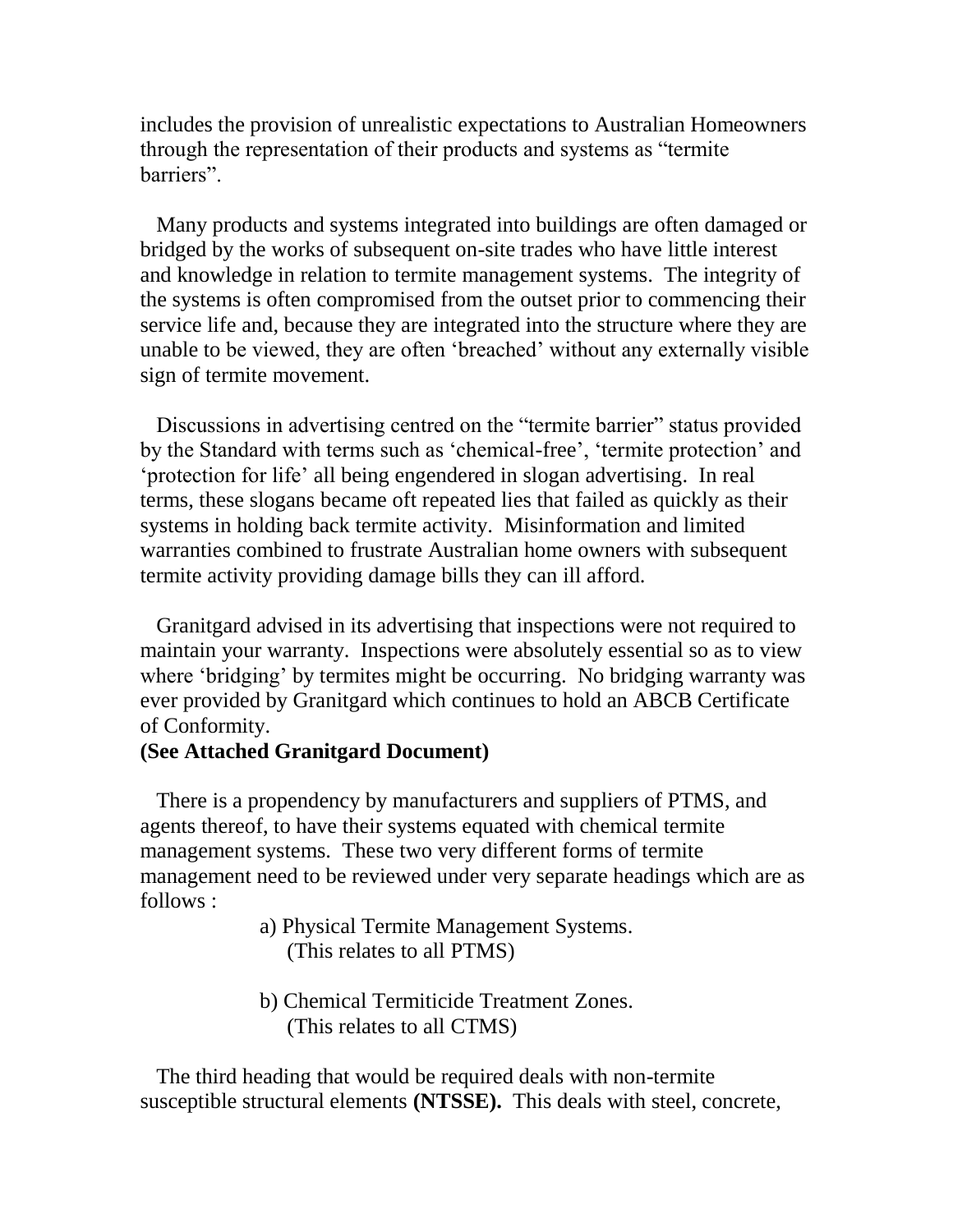treated timber, etc. that have proven efficacy in being resistant to the ravages of termites. This is an area where inroads can be made and where technology should provide answers in the future. We need to co-exist with termites for a healthy environment, but we do not want termites consuming Australian homes.

 There is currently a concerted effort by sections of the industry to enshrine the term **"Termite Risk Management Measure"** in the Standard and also the BCA. It is the firm belief of the author of this document that this will only serve to further confuse the overall situation by continuing to serve the commercial interests of manufacturers and installers of these products and systems at the expense of Australian home owners. These products and systems need to be identified and appropriately labelled from the outset to stop the occurrence of any confusion or misrepresentation.

 A 'termite risk management measure' may be a concrete slab, a termite monitoring system, a chemical pre-treatment or a NTSSE. A range of these measures would be required to form an overall 'termite risk management strategy'.

 Managing physical systems is achieved only but through the inspection process which prequalifies these systems as termite monitoring systems and this singular fact should be represented from the outset to prevent any form of misrepresentation being made in relation to their action. If a home owner is sold a termite monitoring system, it is difficult to evade the inspection requirements implicit therein. It would also be difficult to sell the concept of protection as that being something engendered by a monitoring system. A proper perspective would be conveyed to Australian homeowners who are the end user of these products and systems.

 An ACCC director has expressed the view, based on information supplied by TAG, *"That consumers could be left with termite systems that provide inadequate protection, or left with systems that have limitations they do not understand, due to a complexity of regulations, industry descriptions, testing and approval processes and product descriptions that are consistent with regulations but are unclear to ordinary consumers. The possibility that consumers are left with termite systems that they are required to service or support in ways they do not understand, or systems that do not really provide the level of protection expected, means that many consumers are living with risks they do not appreciate. Those risks could mean the*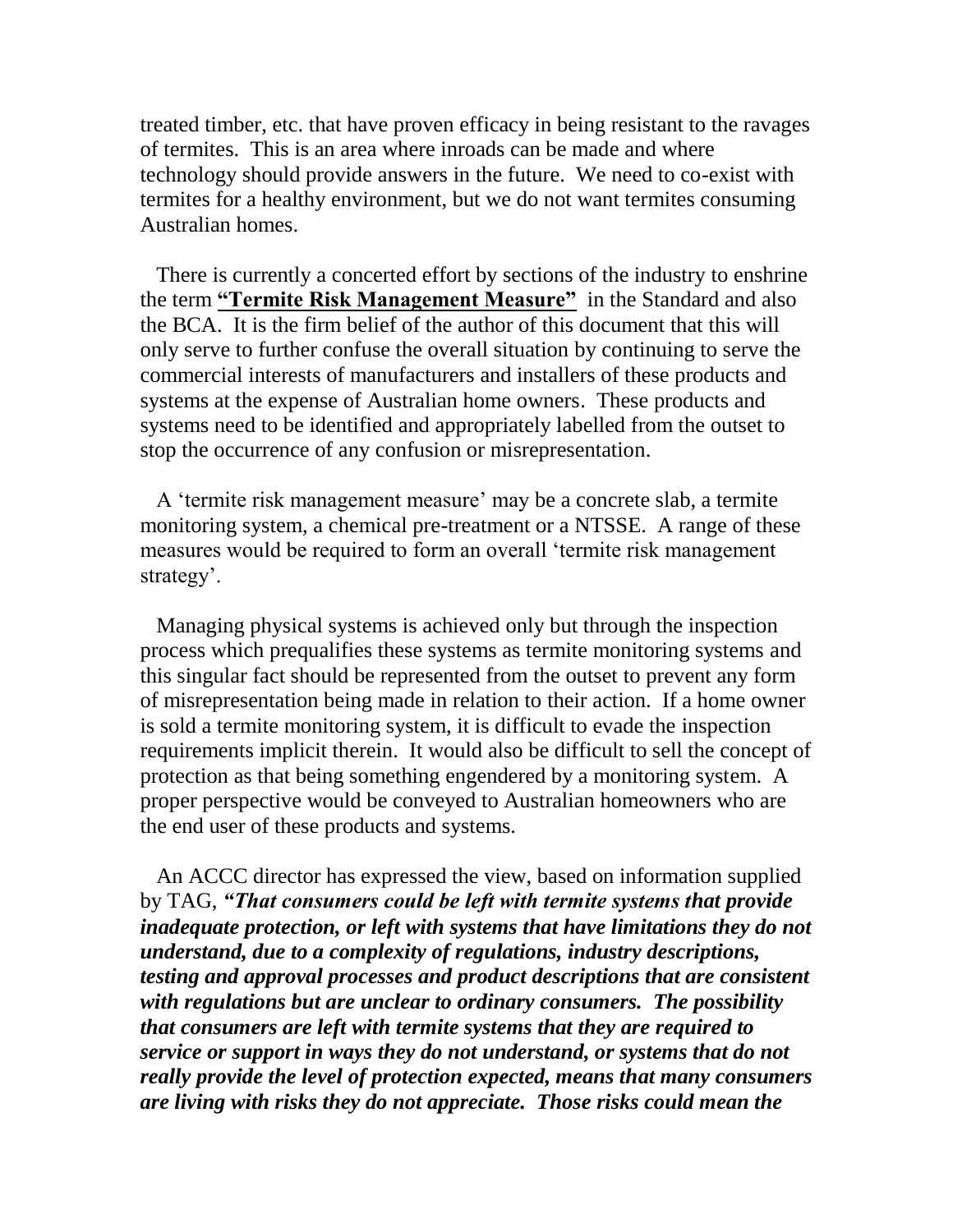*loss of the most significant investment most consumers make, and such risks cannot be adequately lessened through traditional means like insurance. The need for proper testing criteria and reliable performance assessment of termite systems is crucial for the well being of Australian home owners".*

 The above statement provided by the ACCC director shows that there is a 'demonstrated need' for clarity to be provided in the regulatory wording and documentation. All systems that have an inspection zone as a prerequisite to their mode of action can only but be 'termite monitoring systems" and should be more accurately described as a termite monitoring measure.

### **The BCA**

 Volume One of the BCA includes residential dwellings with single common access separated by floors and should comply with and/or incorporate similar references to Volume Two of the BCA. The NT reference on page 86, Volume One of the 2008 BCA (**i.e. NT. B1.4(i)**) should be removed and the ammendment referenced be incorporated and applied unilaterally in both Volumes of the BCA so as to apply to all Australian States and Territories.

 The inclusion of (XV) Termite Actions in Draft Provisions of Part 2.1 of Volume Two of the BCA needs to be also inserted in the provisions of Volume One of the BCA and implemented immediately. **All** B 1.4 provisions (i.e. (i)  $(A) - (F) \& (ii) (A) - (D)$ ) need inclusion in both Volumes of the BCA. Buildings covered by both Volumes of the BCA have equal susceptibility to the actions of termites.

 Part 3.1.3 of Volume two of the BCA needs to be headed **"Termite Risk Measures Strategies"** and then discuss under **'Explanatory Information'**

(1) *A range of termite risk management measures that incorporate, but are not limited to, PTMS, CTMS and NTSSE.*

(2) *the limitations of PTMS as monitoring systems that operate through a constant and regular inspection process.*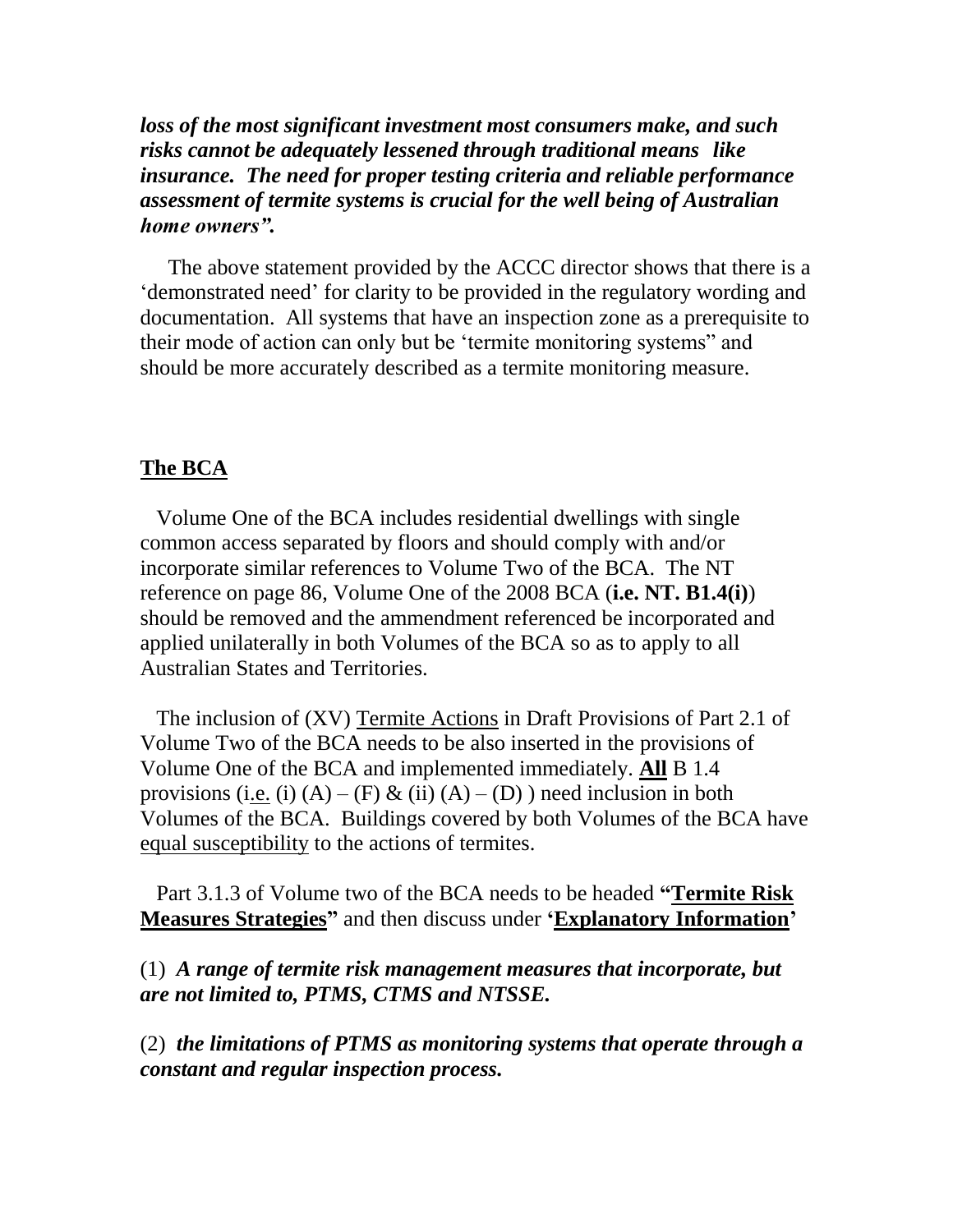(3) *all CTMS are designed to impede and/or kill and/or chemically effect termite movement attempting to ingress a structure.*

# (4) *that NTSSE are termite resistant materials that are not necessarily termite proof but do provide some resistance to the workings thereof*

# (5) *that a range of PTMS and/or CTMS and/or NTSSE may be employed as termite risk management measures so as to provide an overall termite risk management strategy for the building or structure.*

 The ABCB should insist that any and all future editions of Termite Standards should clearly define systems and products used in termite management according to their mode of action, and that where an inspection zone is required they should conform to a labelled instruction advising that they are a termite monitoring system. This heads off any claims that they act as a barrier or are able to provide protection. The ABCB needs to reinforce this aspect with JAS-ANZ and CodeMark to give all parties some certainty in the process.

### **Conclusion**

 The implementation of these guidelines should assist in providing clarity to all parties involved in termite management. Good building techniques, careful sub-trade management and appropriate advice to potential home owners all form part of the overall guidelines required to produce a reasonable defence strategy against termites.

 At present, there is a failure through misrepresentation and misunderstanding for the termite problem to be addressed. The guidelines provided herein are necessarily general and broad for the most part to provide the basis from which the problem stems and to further demonstrate the multi-facetted areas that contribute to the problem.

 A large contributing factor is commercial interests superceding consumer interests and the imposition of commercial outcomes through Standards by special interest groups as has been previously noted by productivity commission reviews. This has impinged heavily on the rights of consumers to provide them with a no-win situation.